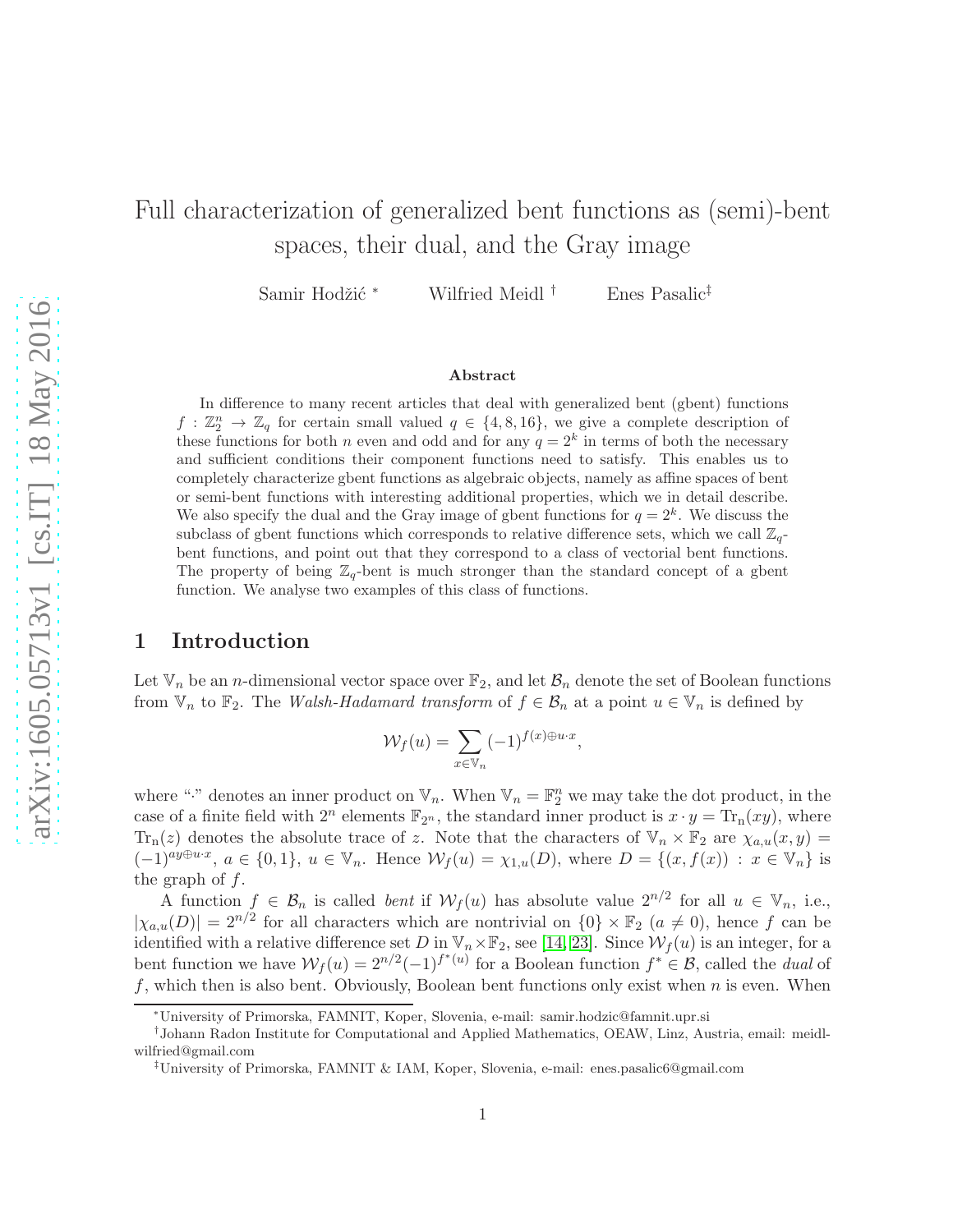n is odd, a semi-bent function is defined as a function  $f \in \mathcal{B}_n$  for which  $\mathcal{W}_f(u) \in \{\pm 2^{\frac{n+1}{2}}, 0\}$ for all  $u \in \mathbb{V}_n$ . A function  $f \in \mathcal{B}_n$  is called s-plateaued if its Walsh spectrum only takes three values 0 and  $\pm 2^{\frac{n+s}{2}}$   $(0 \le s \le n)$ . Note that *n* and *s* must have the same parity. Let *K* be a subset of  $\mathbb{V}_n$ . By  $\phi_K$  we denote a Boolean function in  $\mathcal{B}_n$  whose value in x is 1 if  $x \in K$  and 0 if  $x \notin K$ . The function  $\phi_E$  is called the indicator of K.

Many more variants of bent functions, like bent functions in odd characteristic, vectorial bent functions from  $\mathbb{F}_p^n$  to  $\mathbb{F}_p^m$ , negabent functions, bent<sub>4</sub> functions, all corresponding to relative difference sets in respective groups, have been investigated. The reader is referred to, for instance, the articles [\[4,](#page-18-1) [6,](#page-18-2) [13,](#page-18-3) [16,](#page-18-4) [19,](#page-19-1) [25\]](#page-19-2) and the recent survey article [\[17\]](#page-18-5). For a very general viewpoint considering bent functions over arbitrary abelian groups, we refer to [\[15\]](#page-18-6).

For a positive integer q let  $\mathbb{Z}_q$  be the ring of integers modulo q. We call a function f from  $\mathbb{V}_n$ to  $\mathbb{Z}_q$  a generalized Boolean function, and denote the set of generalized Boolean functions from  $\mathbb{V}_n$  to  $\mathbb{Z}_q$  by  $\mathcal{GB}_n^q$ . If  $q=2$ , then f is Boolean, and  $\mathcal{GB}_n^2=\mathcal{B}_n$ . Having applications of functions from  $V_n$  to  $\mathbb{Z}_4$  in code-division multiple access systems in mind, in [\[18\]](#page-19-3) Schmidt introduced a class of functions which further on were called *generalized bent* (gbent). A function  $f \in \mathcal{GB}_n^q$ for which the *generalized Walsh-Hadamard transform* (GWHT) at a point  $u \in V_n$  defined as the complex valued function

$$
\mathcal{H}_f^{(q)}(u) = \sum_{x \in \mathbb{V}_n} \zeta_q^{f(x)} (-1)^{u \cdot x},
$$

where  $\zeta_q = e^{2\pi i/q}$  (or any other complex qth-primitive root of unity), has absolute value  $2^{n/2}$ for all  $u \in V_n$ , is called a generalized bent function. Note that when f is Boolean, then  $\mathcal{H}_f^{(2)}$  $f^{(2)}(u) = \mathcal{W}_f(u).$ 

Currently there is a lot of research activity regarding the construction and analysis of gbent functions, see for instance [\[5,](#page-18-7) [7,](#page-18-8) [8,](#page-18-9) [9,](#page-18-10) [12,](#page-18-11) [18,](#page-19-3) [20,](#page-19-4) [22\]](#page-19-5). The quaternary  $q = 4$  and octal case  $q = 8$  were investigated in [\[18,](#page-19-3) [20\]](#page-19-4) and [\[12,](#page-18-11) [21\]](#page-19-6), respectively. Quite recently [\[8\]](#page-18-9), a complete characterization of gbent functions was also given for  $q = 16$ . In these cases gbent functions were fully characterized by specifying both the related necessary and sufficient conditions. The first general characterization of gbent functions, in terms of the coordinate functions for any  $q$ even and *n* both even/odd, is given in [\[5,](#page-18-7) Theorem 4.1]. More precisely, for  $2^{k-1} < q \le 2^k$ , to any generalized function  $f: \mathbb{Z}_2^n \to \mathbb{Z}_q$ , one may associate a unique sequence of Boolean functions  $a_i \in \mathcal{B}_n$   $(i = 0, 1, \ldots, h-1)$  such that  $f(x) = a_0(x) + 2a_1(x) + 2^2 a_2(x) + \ldots + 2^{k-1} a_{k-1}(x)$ ,  $\forall x \in$  $\mathbb{Z}_2^n$ , where  $a_i$  are then called the coordinate functions of f. The gbent conditions derived in [\[5\]](#page-18-7) were only sufficient and whether these are also necessary was left as an open problem. Necessary conditions for a function  $f \in \mathcal{GB}_n^{2^k}$  $\frac{2^n}{n}$  to be gbent are in [\[8\]](#page-18-9) when *n* is even and also for odd  $n$  in [\[10\]](#page-18-12).

In this paper we are interested in gbent functions in  $\mathcal{GB}_n^q$  where  $q = 2^k$  and  $k > 1$  is a positive integer. In difference to the above mentioned results that only considered gbent functions for  $q \in \{4, 8, 16\}$ , we give a complete characterization of these functions for both n even and odd and for any  $q = 2^k$ . We start with with both, necessary and sufficient conditions their coordinate functions need to satisfy. These conditions are equivalent to those very recently published online in [\[24\]](#page-19-7). Notably we then describe gbent functions as algebraic objects, a characterization which goes far beyond the conventional descriptions in terms the Walsh transforms of linear combinations of the coordinate functions, which in accordance with the terminilogy for vectorial bent function we call the component functions of the gbent function.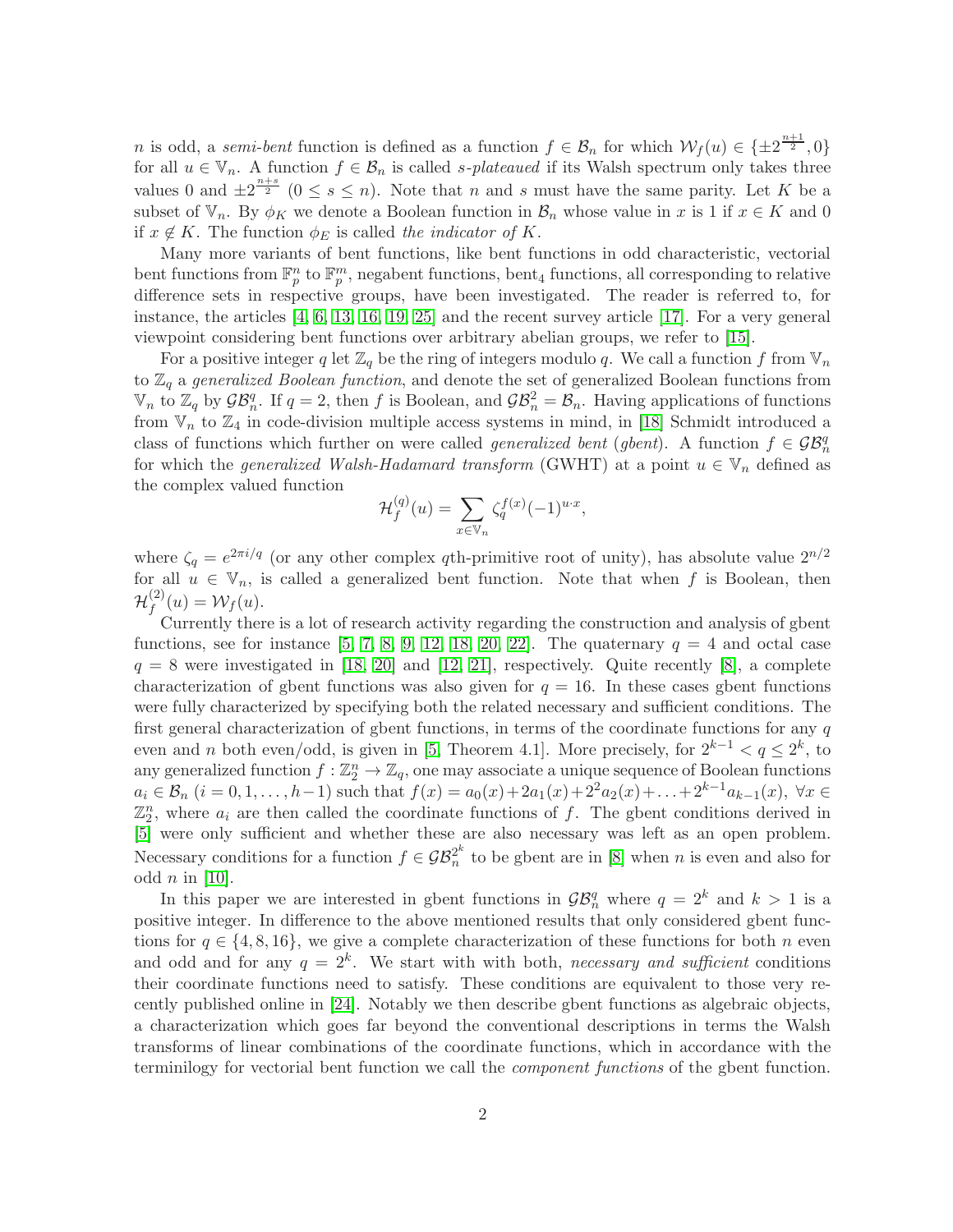We show that gbent functions correspond to affine spaces of bent functions when  $n$  is even and semi-bent functions when  $n$  is odd, with certain interesting additional properties, which we precisely describe. Employing conventional equivalence, we show that gbent functions and affine spaces of bent (semi-bent) functions with these properties, are identical objects. These results essentially completely resolve the case of gbent functions from  $\mathbb{V}_n$  to  $\mathbb{Z}_{2^k}$ , using the approach based on Hadamard matrices introduced in [\[5\]](#page-18-7).

We recall that in the case of  $q = 2^k$  we always have  $\mathcal{H}_f^{(2^k)}$  $f^{(2^k)}(u) = 2^{n/2} \zeta_{2^k}^{f^*(u)}$  $x_2^{(u)}$ , (except for the case that *n* is odd and  $q = 4$ , for a function  $f^* \in \mathcal{GB}_n^{2^k}$  $n^{2^n}$ , which we call the dual of f, see [\[8\]](#page-18-9). As pointed out in  $[9]$ ,  $f^*$  is also a gbent function. In this direction, we completely specify the dual and Grey image of any gbent function when n is even and for any  $q = 2<sup>k</sup>$ . The case n being odd appears to be harder to deal with the approach based on Hadamard matrices (as used in this article) and it is left as an open problem. Regarding a natural connection of gbent functions and the so-called Gray images, it is shown that the Gray map of a gbent function  $f \in \mathcal{GB}_n^{2^k}$  $\frac{2^n}{n}$  is  $(k-1)$ -plateaued if n is even, and  $(k-2)$ -plateaued if n is odd. This generalizes the results on the Gray map given in [\[8,](#page-18-9) [20\]](#page-19-4) for  $k = 2, 3$  and 4.

We emphasize here that a gbent function conceptually *does not* correspond to a bent function, since in the definition of GWHT not all characters of  $\mathbb{V}_n \times \mathbb{Z}_{2^k}$  are considered. Thus, in general, a gbent function does not give rise to a relative difference set. For this reason we extend the definition and introduce the term of a  $\mathbb{Z}_q$ -bent function. We call a function  $f \in \mathcal{GB}_n^{2^k}$ n a  $\mathbb{Z}_q$ -bent function if

$$
\mathcal{H}_f^{(q)}(a,u) = \sum_{x \in \mathbb{V}_n} \zeta_q^{af(x)} (-1)^{u \cdot x}
$$

has absolute value  $2^{n/2}$  for all  $u \in V_n$  and all nonzero  $a \in \mathbb{Z}_{2^k}$ . Whereas there are several constructions of gbent functions, a class of  $\mathbb{Z}_q$ -bent functions seems not to be easy to obtain. For a construction using (partial) spreads, we refer to [\[9\]](#page-18-10).

This article is organized as follows. In Section [2](#page-2-0) we recall some preliminary results which are used later. A necessary and sufficient condition, given in terms of Hadamard matrices, for a function  $f \in \mathcal{GB}_n^{2^k}$  $n^{2^n}$  to be gbent is given in Section [3.](#page-5-0) In Section [4.1,](#page-10-0) we use these conditions to completely characterize gbent functions as affine (semi-)bent spaces with certain properties. We introduce the term  $\mathbb{Z}_q$ -bent functions for those gbent functions that correspond to relative difference sets in  $\mathbb{V}_n \times \mathbb{Z}_q$ ,  $q = 2^k$ , in Section [5.](#page-12-0) We describe some of their properties and analyse two explicit examples of this class of functions. In Section [6](#page-14-0) we specify the dual and Gray map of gbent functions  $f \in \mathcal{GB}_n^{2^k}$  $\frac{2^n}{n}$ .

# <span id="page-2-0"></span>2 Preliminaries

A (1, -1)-matrix H of order p is called a Hadamard matrix if  $HH^T = pI_p$ , where  $H^T$  is the transpose of H, and  $I_p$  is the  $p \times p$  identity matrix. A special kind of Hadamard matrix is the *Sylvester-Hadamard* or *Walsh-Hadamard* matrix, denoted by  $H_{2^k}$ , which is constructed recursively using Kronecker product  $H_{2^k} = H_2 \otimes H_{2^{k-1}}$ , where

$$
H_1 = (1);
$$
  $H_2 = \begin{pmatrix} 1 & 1 \ 1 & -1 \end{pmatrix};$   $H_{2^k} = \begin{pmatrix} H_{2^{k-1}} & H_{2^{k-1}} \ H_{2^{k-1}} & -H_{2^{k-1}} \end{pmatrix}.$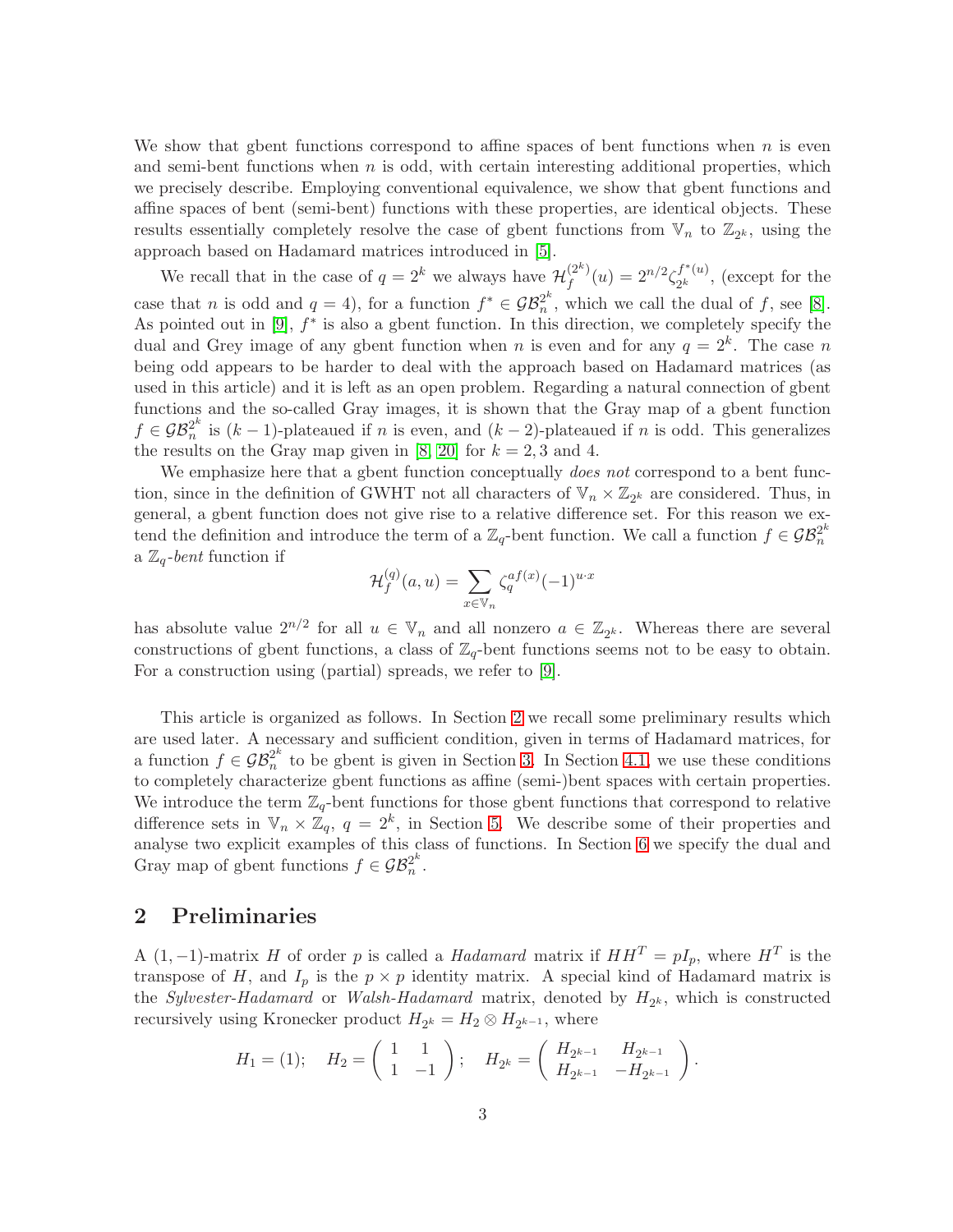For technical reasons we start the row and column index of  $H_{2^k}$  with 0, and we denote the r-th row of  $H_{2^k}$  by  $H_{2^k}^{(r)}$  $2^{(r)}_{2^k}$ ,  $0 \le r \le 2^k - 1$ . To an integer  $j = \sum_{i=0}^{k-1} j_i 2^i$ ,  $0 \le j \le 2^k - 1$ , we assign  $z_j = (j_0, j_1, \ldots, j_{k-1}) \in \mathbb{F}_2^k$ , which also implies an ordering of the elements of  $\mathbb{F}_2^k$ .

We summarize some properties of the Sylvester-Hadamard matrix in the following lemma. The first one follows from the recursive definition of  $H_{2^k}$ , the second is the well-known property that each row of  $H_{2^k}$  is the evaluation of some linear function. The third one may be less well known, hence we provide the proof of this property.

- **Lemma 1.** (i) Each row of  $H_{2^k}$  is uniquely determined by the signs of the entries at positions  $2^s, s = 0, 1, \ldots, k - 1.$
- (ii) Let  $z_j = (j_0, j_1, \ldots, j_{k-1}) \in \mathbb{F}_2^k$ , where  $j = \sum_{i=0}^{k-1} j_i 2^i$ ,  $0 \le j \le 2^k 1$ . Then  $H_{\mathfrak{I} k}^{(r)}$  $\mathcal{L}_{2^k}^{(r)} = ((-1)^{z_0 \cdot z_r}, (-1)^{z_1 \cdot z_r}, \dots, (-1)^{z_{2^k-1} \cdot z_r}).$
- (iii) Let  $W = (w_0, w_1, \dots, w_{2^k-1})$ , where  $w_i = \pm 1$ ,  $0 \le i \le 2^k 1$ . Then  $W = \pm H_{2^k}^{(r)}$  $2^k$  for some  $r \in \{0, \ldots, 2^k - 1\}$  if and only if for any four distinct integers  $j, c, l, v \in \{0, \ldots, 2^k - 1\}$ such that  $z_i \oplus z_c \oplus z_l \oplus z_v = \mathbf{0}$  we have

<span id="page-3-0"></span>
$$
w_j w_c = w_l w_v. \tag{1}
$$

*Proof of (iii).* Let  $W = (w_0, w_1, \dots, w_{2^k-1}) = \pm H_{2^k}^{(r)}$  $2^{(r)}_{2^k}$  for some (fixed)  $r \in \{0, \ldots, 2^k - 1\},\$ and let  $j, c, l, v \in \{0, ..., 2^k - 1\}$  be arbitrary distinct integers such that  $z_j \oplus z_c \oplus z_l \oplus z_v = \mathbf{0}$ . By  $(ii)$ ,

$$
H_{2^k}^{(r)} = ((-1)^{z_r \cdot z_0}, (-1)^{z_r \cdot z_1}, \dots, (-1)^{z_r} \cdot z_{2^k-1}).
$$

Hence relation [\(1\)](#page-3-0) can be written as

$$
(-1)^{z_r \cdot z_j} (-1)^{z_r \cdot z_c} = (-1)^{z_r \cdot z_l} (-1)^{z_r \cdot z_v},
$$

or equivalently

$$
(-1)^{z_r \cdot (z_j \oplus z_c \oplus z_l \oplus z_v)} = 1,
$$

which is satisfied for  $z_j, z_c, z_l, z_v$  with  $z_j \oplus z_c \oplus z_l \oplus z_v = \mathbf{0}$ . Suppose conversely that [\(1\)](#page-3-0) holds for all  $j, c, l, z, v$  with  $z_j \oplus z_c \oplus z_l \oplus z_v = 0$ . Then, to show that  $W = \pm H_{2^k}^{(r)}$  $c_{2^k}^{(r)}$  for some  $r, 0 \le r \le 2^k - 1$ , we proceed by induction on k. Trivially it holds for  $k = 1$ , since  $\pm H_2^{(r)}$  $2^{(r)}$ ,  $r = 0, 1$ , covers all possible combinations for  $(w_0, w_1)$ . For  $k = 2$ , we first notice that all solutions of the equality  $w_0w_1 = w_2w_3$  with  $w_i = \pm 1, i = 0, 1, 2, 3$ , are the quadruples  $(w_0, w_1, w_2, w_3)$  containing an even number of  $-1$ s. As it is easy to see, all such quadruples W are of the form  $W = (w_0, w_1, \pm (w_0, w_1))$ , hence equal to  $\pm H_4^{(r)}$  $4^{(r)}$  for some  $r \in \{0, 1, 2, 3\}$ . Before we continue with the induction proof, we also add the argument for  $k = 3$ . With the above argument applied to the quadruples  $(4, 5, 6, 7)$  and  $(0, 1, 4, 5)$ , we get  $(w_6, w_7) = \pm (w_4, w_5)$  and  $(w_4, w_5) = \pm (w_0, w_1)$ . Consequently,

$$
\begin{array}{rcl}\n(w_0, \ldots, w_7) & = & (w_0, w_1, \pm(w_0, w_1), \pm(w_0, w_1, \pm(w_0, w_1))) \\
& = & \pm(H_{2^2}^{(d)}, \pm H_{2^2}^{(d)}) = \pm H_{2^3}^{(r)},\n\end{array}
$$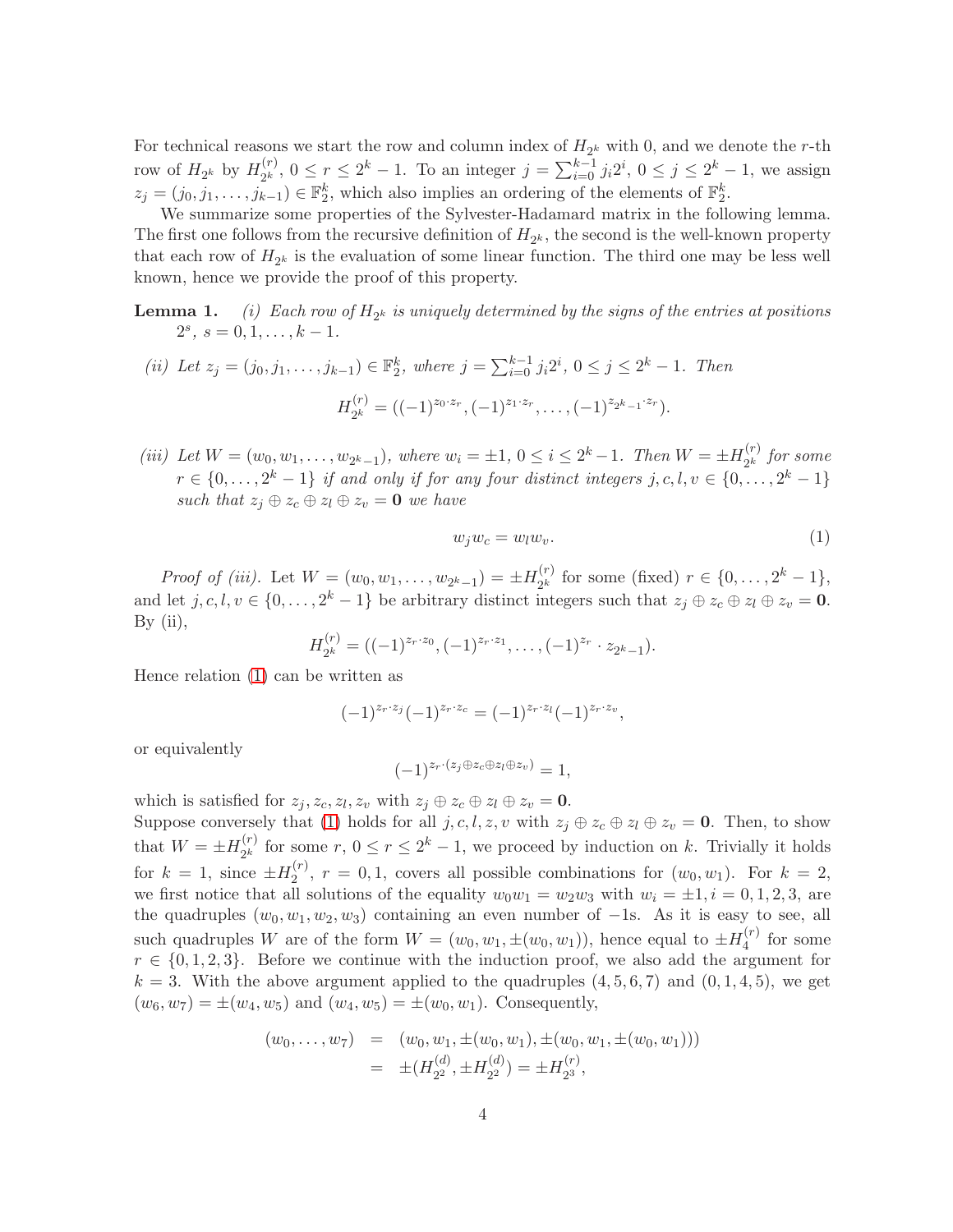for some  $0 \leq r \leq 7$ .

Now suppose that the following holds for a tuple  $W = (w_0, w_1, \ldots, w_{2^{k-1}-1})$  of length  $2^{k-1}$ with entries in  $\{-1,1\}$ : If for all  $0 \leq j < c < l < v \leq 2^{k-1} - 1$  with  $z_j \oplus z_c \oplus z_l \oplus z_v = \mathbf{0}$  we have  $w_j w_c = w_l w_v$ , then  $W = \pm H_{2^{k-1}}^{(r)}$  $x_2^{(r)}$  for some  $r \in \{0, 1, \ldots, 2^{k-1} - 1\}.$ 

Let now  $W = (w_0, w_1, \ldots, w_{2^k-1}), w_i = \pm 1, i = 0, 1, \ldots, 2^k - 1$ , such that  $w_j w_c = w_l w_v$ for all  $0 \leq j \leq c \leq l \leq v \leq 2^{k} - 1$  with  $z_j \oplus z_c \oplus z_l \oplus z_v = 0$ . By induction hypothesis, we then have  $(w_0, w_1, \ldots, w_{2^{k-1}-1}) = \pm H_{2^{k-1}}^{(r)}$  $y_{2^{k-1}}^{(r)}$  and  $(w_{2^{k-1}}, w_{2^{k-1}+1}, \ldots, w_{2^{k}-1}) = \pm H_{2^{k-1}}^{(\bar{r})}$  $2^{k-1}$  for some  $r, \bar{r} \in \{0, 1, \ldots, 2^{k-1} - 1\}$ . We have to show that  $\bar{r} = r$ , or equivalently  $w_{2^{k-1}+j} = w_j$ ,  $j = 0, 1, \ldots, 2^{k-1} - 1$ , or  $w_{2^{k-1}+j} = -w_j$ ,  $j = 0, 1, \ldots, 2^{k-1} - 1$ . By (i), it is sufficient to show that  $w_{2^{k-1}+2^s} = w_{2^s}, s = 0, 1, \ldots, k-2$ , or  $w_{2^{k-1}+2^s} = -w_{2^s}, s = 0, 1, \ldots, k-2$ . We consider the quadruples  $(j, c, l, v) = (0, 2^s, 2^{k-1}, 2^{k-1} + 2^s), s = 0, 1, ..., k-2$ , for which  $z_j \oplus z_c \oplus z_l \oplus z_v = 0$  always holds. Since they satisfy [\(1\)](#page-3-0), either  $w_0, w_{2^s}, w_{2^{k-1}}, w_{2^{k-1}+2^s}$  have all the same sign, or exactly two of them are negative. Consequently, if  $w_0 = w_{2^{k-1}}$ , then we must have  $w_{2^s} = w_{2^{k-1}+2^s}, s = 0, 1, ..., k-2$ , and if  $w_0 = -w_{2^{k-1}}$ , then  $w_{2^s} = -w_{2^{k-1}+2^s}$ ,  $s = 0, 1, \ldots, k - 2.$ 

In what follows we derive and recall some basic results on gbent functions, which are proved useful in the sequel.

<span id="page-4-1"></span>**Lemma 2.** Let  $k \geq 3$ . Then  $\sqrt{2}\zeta_2^j$  $e^{j}_{2^k}$  is uniquely represented in  $\mathbb{Q}(\zeta_{2^k})$  as

$$
\sqrt{2}\zeta_{2^k}^j = \pm \zeta_{2^k}^{J_1} \pm \zeta_{2^k}^{J_2} \in \mathbb{Q}(\zeta_{2^k}).
$$

for some  $0 \leq J_1 < J_2 \leq 2^{k-1} - 1$  with  $J_2 - J_1 = 2^{k-2}$ .

*Proof.* W.l.o.g. let  $\zeta_{2^3} = \zeta_{2^k}^{2^{k-3}}$  $2^{k-3}$  =  $(1+i)/\sqrt{2}$ , and hence

$$
\sqrt{2}\zeta_{2^k}^j = (\zeta_{2^k}^j + i\zeta_{2^k}^j)/\zeta_{2^k}^{2^{k-3}} = \zeta_{2^k}^{j-2^{k-3}} + \zeta_{2^k}^{2^{k-2}}\zeta_{2^k}^{j-2^{k-3}} = \zeta_{2^k}^{j-2^{k-3}} + \zeta_{2^k}^{j+2^{k-3}}.
$$

As  $\zeta_2^j$  $\frac{j}{2^k} = -\zeta_{2^k}^{j-2^{k-1}}$  $\frac{j-2^{k-1}}{2^k}$  we can assume that  $0 \le j \le 2^{k-1}-1$ . Again using that  $\zeta_{2^k}^{2^{k-1}}$  $2^{k^{2^{n-1}}-1} = -1$ , we can then write  $\sqrt{2}\zeta_2^j$  $\frac{\jmath}{2^k}$  as

$$
\sqrt{2}\zeta_{2^k}^j=\left\{\begin{array}{ll} -\zeta_{2^k}^{j-2^{k-3}+2^{k-1}}+\zeta_{2^k}^{j+2^{k-3}} & \text{if } j-2^{k-3}<0,\\ \zeta_{2^k}^{j-2^{k-3}}+\zeta_{2^k}^{j+2^{k-3}} & \text{if } 0\leq j-2^{k-3}
$$

In either case  $\sqrt{2}\zeta^j$  is of the form  $\pm \zeta_{2^k}^{J_1}$  $\frac{J_{1}}{2^{k}}\pm\zeta_{2^{k}}^{J_{2}}$  $J_2^{J_2}$  for some  $0 \leq J_1 < J_2 \leq 2^{k-1}-1$  with  $J_2-J_1 = 2^{k-2}$ . Since  $\{1, \zeta_{2^k}, \ldots, \zeta_{2^k}^{2^{k-1}-1}\}$  $2^{2^{k-1}-1}$  is a basis of  $\mathbb{Q}(\zeta_{2^k})$ , this representation is unique.  $\Box$ To any generalized Boolean function  $f: \mathbb{V}_n \to \mathbb{Z}_{2^k}$ , we may associate the sequence of Boolean functions  $a_j \in \mathcal{B}_n$ ,  $j = 0, 1, \ldots, k - 1$ , for which

<span id="page-4-0"></span>
$$
f(x) = a_0(x) + 2a_1(x) + 2^2 a_2(x) + \dots + 2^{k-1} a_{k-1}(x), \ \forall x \in \mathbb{V}_n.
$$
 (2)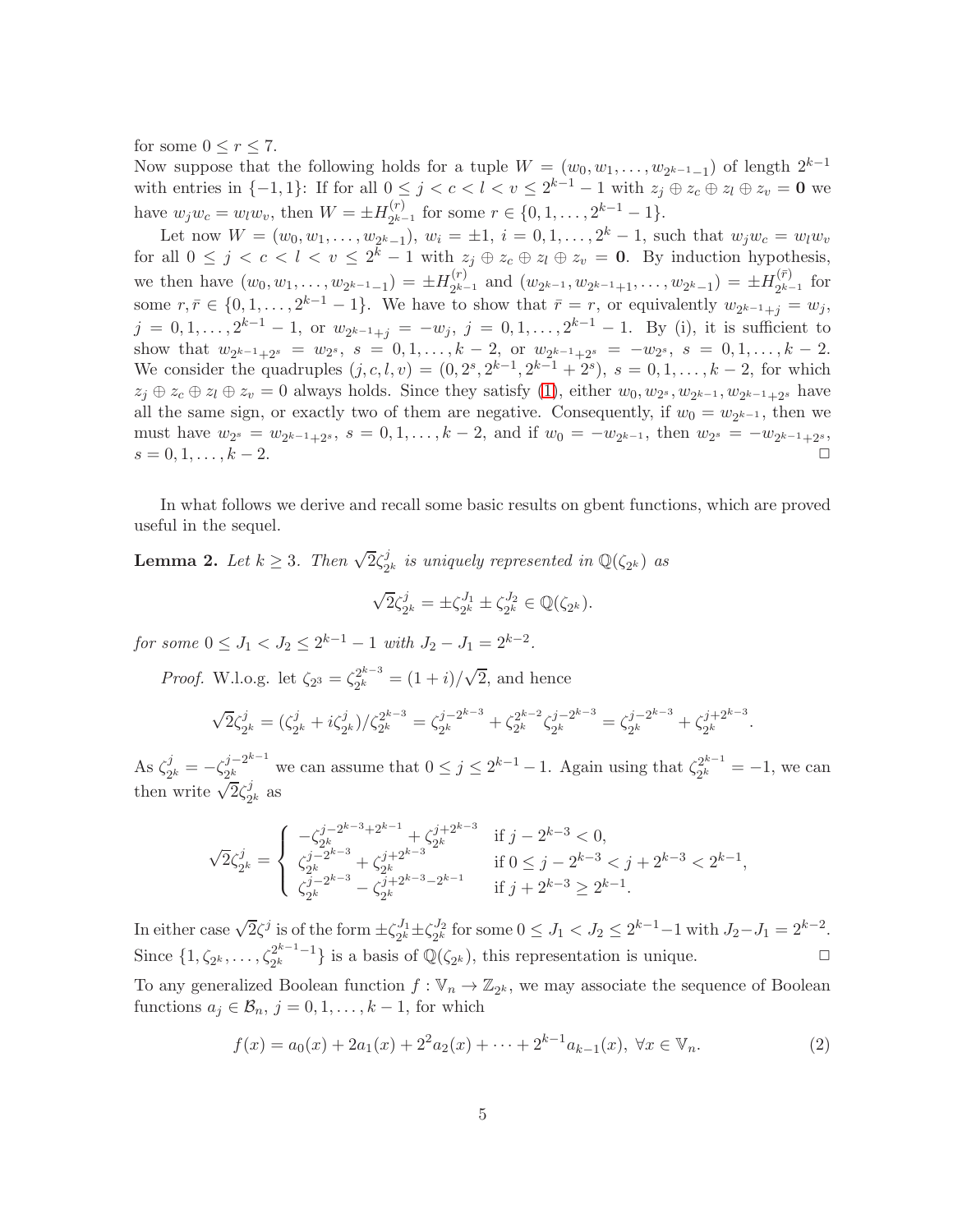For an integer  $i, 0 \le i \le 2^{k-1}-1$ , with  $i = \sum_{j=0}^{2^{k-1}} i_j 2^j$ ,  $i_j \in \{0,1\}$ , we define the *i*-th *component* function  $g_i \in \mathcal{B}_n$  of f as

$$
g_i(x) = a_{k-1}(x) \oplus i_0 a_0(x) \oplus \cdots \oplus i_{k-2} a_{k-2}(x).
$$
 (3)

For an element  $u \in \mathbb{V}_n$ , let  $\mathcal{W}(u) = (\mathcal{W}_{g_0}(u), \mathcal{W}_{g_1}(u), \ldots, \mathcal{W}_{g_{2k-1}-1}(u))$  and let  $\mathbf{S}(u) =$  $(S_0, S_1, \ldots, S_{2^{k-1}-1})$  be the vector defined by

<span id="page-5-4"></span>
$$
\mathbf{S}(u) = \begin{pmatrix} S_0 \\ S_1 \\ \vdots \\ S_{2^{k-1}-1} \end{pmatrix} := H_{2^{k-1}} \begin{pmatrix} \mathcal{W}_{g_0}(u) \\ \mathcal{W}_{g_1}(u) \\ \vdots \\ \mathcal{W}_{g_{2^{k-1}-1}}(u) \end{pmatrix} .
$$
 (4)

In [\[5\]](#page-18-7) the following proposition has been shown.

<span id="page-5-2"></span>**Proposition 1.** [\[5\]](#page-18-7) Let  $f \in \mathcal{GB}_n^{2^k}$  and  $u \in \mathbb{V}_n$ . Then

$$
2^{k-1} \mathcal{H}_f(u) = (1, \zeta_{2^k}, \dots, \zeta_{2^k}^{2^{k-1}-1}) \cdot \mathbf{S}(u) = S_0 + S_1 \zeta_{2^k} + \dots + S_{2^{k-1}-1} \zeta_{2^k}^{2^{k-1}-1}.
$$

# <span id="page-5-0"></span>3 Necessary and sufficient conditions

In this section we present necessary and sufficient conditions for the gbentness of functions  $f \in \mathcal{GB}_n^{2^k}$  given as in [\(2\)](#page-4-0). We provide an equivalent form of these conditions in terms of certain spectral properties of the component functions of  $f$ . In the next section, we will use these conditions to completely characterize gbent functions as algebraic objects, which are shown to possess a lot of structure and to have some interesting properties.

<span id="page-5-5"></span>**Theorem 1.** Let  $f(x) = a_0(x) + \cdots + 2^{k-2}a_{k-2}(x) + 2^{k-1}a_{k-1}(x) \in \mathcal{GB}_n^{2^k}$  $\binom{2^n}{n}$ , and let  $g_i(x) =$  $a_{k-1}(x) \oplus i_0 a_0(x) \oplus i_1 a_1(x) \oplus \cdots \oplus i_{k-2} a_{k-2}(x)$ ,  $0 \leq i \leq 2^{k-1} - 1$ , where  $i = \sum_{j=0}^{k-2} i_j 2^j$  and  $i_j \in \{0,1\}.$ 

(i) If n is even, then f is gbent if and only if  $g_i$  is bent for all  $0 \le i \le 2^{k-1} - 1$ , such that for all  $u \in \mathbb{V}_n$ ,

<span id="page-5-1"></span>
$$
\mathcal{W}(u) = (\mathcal{W}_{g_0}(u), \mathcal{W}_{g_1}(u), \dots, \mathcal{W}_{g_{2k-1}-1}(u)) = \pm 2^{\frac{n}{2}} H_{2^{k-1}}^{(r)}
$$
(5)

for some  $r, 0 \le r \le 2^{k-1} - 1$ , depending on u.

(ii) If n is odd, then f is gbent if and only if  $g_i$  is semi-bent for all  $0 \le i \le 2^{k-1} - 1$ , such that for all  $u \in V_n$ ,

<span id="page-5-3"></span>
$$
\mathcal{W}(u) = (\pm 2^{\frac{n+1}{2}} H_{2^{k-2}}^{(r)}, \mathbf{0}_{2^{k-2}}) \quad \text{or} \quad \mathcal{W}(u) = (\mathbf{0}_{2^{k-2}}, \pm 2^{\frac{n+1}{2}} H_{2^{k-2}}^{(r)}) \tag{6}
$$

for some  $r, 0 \le r \le 2^{k-2} - 1$ , depending on u  $(\mathbf{0}_{2^{k-2}})$  is the all-zero vector of length  $2^{k-2}$ ).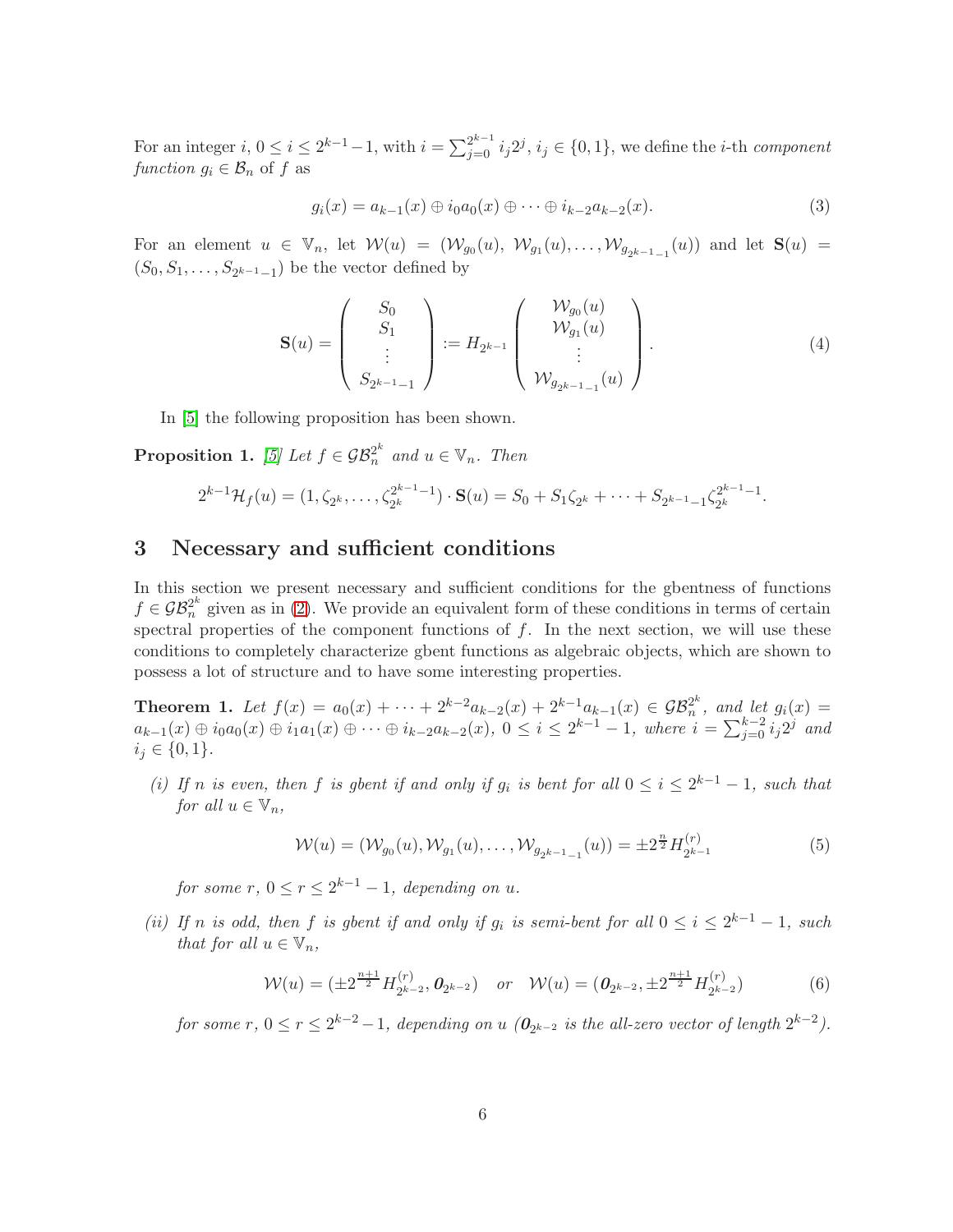*Proof.* First we consider the case (i) when n is even. The sufficiency of  $(5)$  has been shown in [\[5\]](#page-18-7), though in a more general context for  $f \in \mathcal{GB}_n^q$ , where q is an arbitrary even integer. For the sake of completeness we include the proof arguments here. Suppose that [\(5\)](#page-5-1) holds, which also implies that all  $g_i$  are bent. By the definition of  $S_t$ ,  $0 \le t \le 2^{k-1} - 1$ , we then have  $S_t = 0$ if  $t \neq r$ , and  $S_r = \pm 2^{n/2} 2^{k-1}$ . Proposition [1](#page-5-2) then yields  $2^{k-1} \mathcal{H}_h(u) = \pm 2^{n/2} 2^{k-1} \zeta_2^r$  $x_2^r$ , hence f is gbent.

Now, conversely, suppose that  $f$  is gbent. By Proposition [1,](#page-5-2) we then have

$$
S_0 + S_1 \zeta_{2^k} + \dots + S_{2^{k-1}-1} \zeta_{2^k}^{2^{k-1}-1} = 2^{k-1} \mathcal{H}_f(u) = \pm 2^{k-1} 2^{\frac{n}{2}} \zeta_{2^k}^r
$$

for some  $r, 0 \le r \le 2^{k-1} - 1$ . Since  $\{1, \zeta_{2^k}, \ldots, \zeta_{2^k}^{2^{k-1}-1}\}$  $\{2^{k-1}-1\}\$ is a basis of  $\mathbb{Q}(\zeta_{2^k})$ , this implies that  $S_t = 0, 0 \le t \le 2^{k-1} - 1, t \ne r$ , and  $S_r = \pm 2^{k-1} 2^{\frac{n}{2}}$ . By the invertibility of  $H_{2^{k-1}}$ , the only solution for  $\mathcal{W}(u)$  in the resulting linear system is  $\mathcal{W}(u) = \pm 2^{\frac{n}{2}} H_{2^{k-1}}^{(r)}$  $2^{k-1}$ . Hence [\(5\)](#page-5-1) holds, also implying that all  $g_i$  are bent.

For the case (ii), when n is odd, the sufficiency of [\(6\)](#page-5-3) has also been shown in [\[5\]](#page-18-7). Again, for the sake of completeness, we include the proof arguments. If [\(6\)](#page-5-3) holds, then by [\(4\)](#page-5-4), for j ∈ {r, r + 2<sup>k-2</sup>} we have  $S_j = \pm 2^{k-2} 2^{\frac{n+1}{2}}$ , and  $S_j = 0$  if  $j \neq r, r + 2^{k-2}$ . Hence, from Proposition [1,](#page-5-2) we get

$$
\mathcal{H}_f(u) = \pm 2^{\frac{n+1}{2}} \zeta_{2^k}^r \pm 2^{\frac{n+1}{2}} \zeta_{2^k}^{r+2^{k-2}} = 2^{\frac{n+1}{2}} \zeta_{2^k}^r (\pm 1 \pm i) = 2^{\frac{n}{2}} \zeta_{2^k}^r \zeta_8^j,
$$

for some  $j \in \{1, 3, 5, 7\}$ . Therefore, f is gbent.

If conversely  $f$  is gbent, then by Proposition [1](#page-5-2) we have

$$
S_0 + S_1 \zeta_{2^k} + \dots + S_{2^{k-1}-1} \zeta_{2^k}^{2^{k-1}-1} = 2^{k-1} \mathcal{H}_f(u) = 2^{k-1} 2^{\frac{n-1}{2}} \sqrt{2} \zeta_{2^k}^j,
$$

for some  $0 \le j \le 2^{k-1} - 1$ . By Lemma [2,](#page-4-1) there exists (a unique)  $r, 0 \le r \le 2^{k-2} - 1$ , such that

$$
\sqrt{2}\zeta_{2^k}^j = \pm \zeta_{2^k}^r \pm \zeta_{2^k}^{r+2^{k-2}}.
$$

Combining the two above relations, we have

$$
S_0 + S_1 \zeta_{2^k} + \dots + S_{2^{k-1}-1} \zeta_{2^k}^{2^{k-1}-1} = 2^{k-1} 2^{\frac{n-1}{2}} (\pm \zeta_{2^k}^r \pm \zeta_{2^k}^{r+2^{k-2}}).
$$

Therefore,  $S_r = \pm 2^{k-2} 2^{\frac{n+1}{2}}$ ,  $S_{r+2^{k-2}} = \pm 2^{k-2} 2^{\frac{n+1}{2}}$ , and  $S_t = 0$  for  $t \neq r, r + 2^{k-2}$ , i.e.,

$$
\mathbf{S}(u) = \begin{pmatrix} S_0 \\ \vdots \\ S_r \\ \vdots \\ S_{r+2^{k-2}} \\ \vdots \\ S_{2^{k-1}-1} \end{pmatrix} = 2^{k-2} 2^{\frac{n+1}{2}} \begin{pmatrix} 0 \\ \vdots \\ (-1)^{e_1} \\ \vdots \\ (-1)^{e_2} \\ \vdots \\ 0 \end{pmatrix}, \quad e_1, e_2 \in \{0, 1\}.
$$

By the invertibility of  $H_{2^{k-1}}$ , the linear system [\(4\)](#page-5-4) has a unique solution for all four possibilities of  $\mathbf{S}(u)$ . As now easily observed, these solutions are  $(2^{\frac{n+1}{2}}H_{\rho_{k}}^{(r)})$  $\binom{(r)}{2^{k-2}}, \mathbf{0}_{2^{k-2}}$ ,  $(-2^{\frac{n+1}{2}}H_{2^{k-1}}^{(r)})$  $\mathbb{Q}_{2^{k-2}}^{(r)}, \mathbf{0}_{2^{k-2}}),$  $\left({\bf 0}_{2^{k-2}}, 2^{\frac{n+1}{2}} H_{2^{k-1}}^{(r)}\right)$  $2^{(r)}_{2^{k-2}}$ , and  $(0_{2^{k-2}}, -2^{\frac{n+1}{2}}H_{2^{k-2}}^{(r)})$  $e_{2^{k-2}}^{(t)}$  for  $(e_1, e_2) = (1, 1), (-1, 1), (1, -1),$  and  $(-1, -1),$ respectively.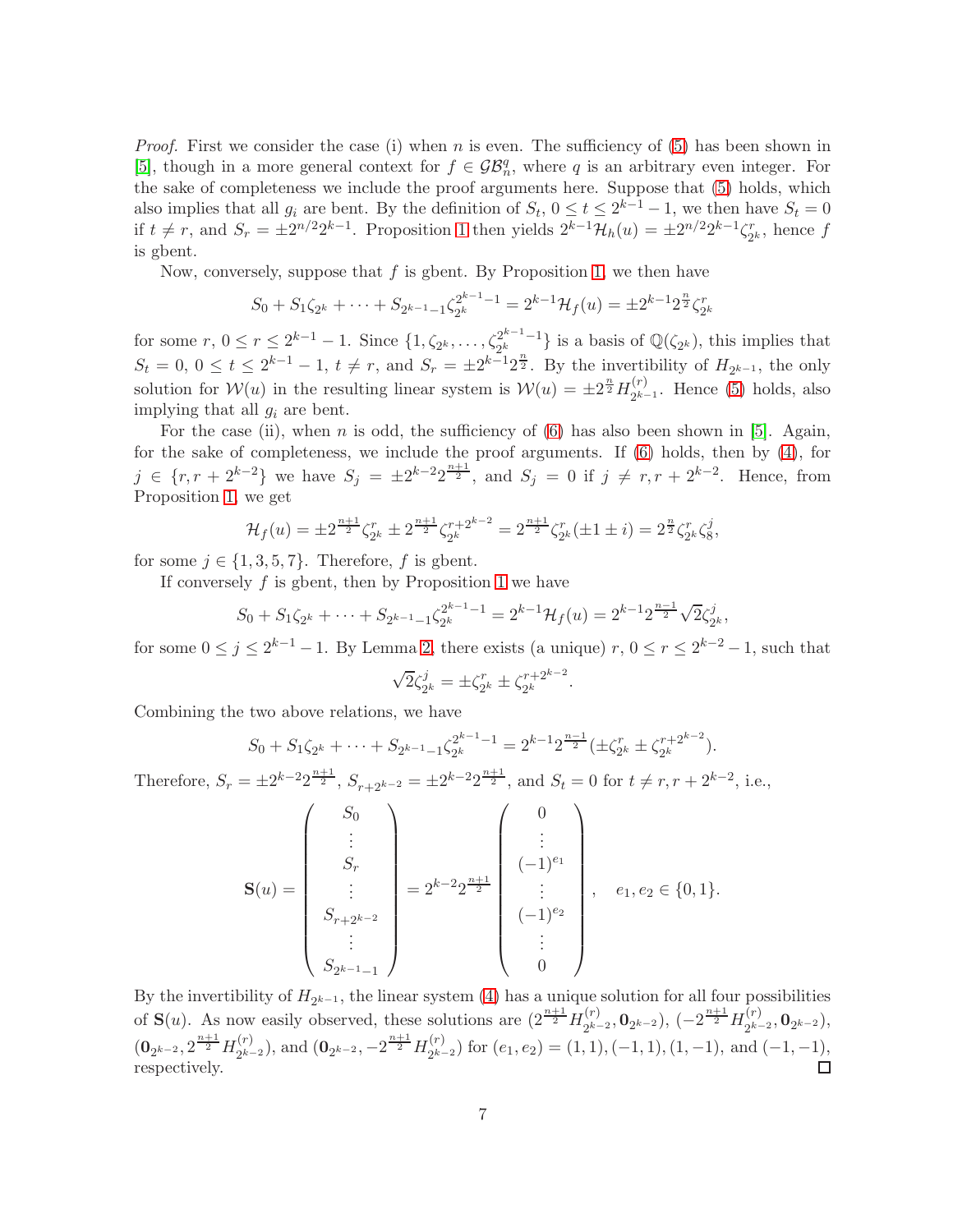Combining Theorem [1](#page-5-5) and Lemma 1(iii) gives a characterization of the gbent property in terms of the Walsh spectral values of the component functions. More precisely, the quadruples (four vectors) of a suitable vector space  $\mathbb{V}_{k-1}$  which build a 2-dimensional flat specify the component functions whose spectra satisfy certain conditions as described below. In other words, the characterization in Theorem [1,](#page-5-5) which relates the spectral values of component functions to the rows of Hadamard matrices, turns out to be equivalent to a particular relation of the Walsh spectral values for the above defined quadruples.

<span id="page-7-1"></span>**Proposition 2.** (i) Let n be even,  $k \geq 3$ , and represent  $i = \sum_{j=0}^{k-2} i_j 2^j$  for  $0 \leq i \leq 2^{k-1} - 1$ , with  $i_j \in \{0, 1\}$ . Assume  $g_i(x) = a_{k-1}(x) \oplus i_0 a_0(x) \oplus i_1 a_1(x) \oplus \cdots \oplus i_{k-2} a_{k-2}(x)$  are bent functions, for  $0 \le i \le 2^{k-1} - 1$  $0 \le i \le 2^{k-1} - 1$ . For  $u \in \mathbb{V}_n$ , the condition in Theorem 1

$$
\mathcal{W}(u) = (\mathcal{W}_{g_0}(u), \mathcal{W}_{g_1}(u), \dots, \mathcal{W}_{g_{2^{k-1}-1}}(u)) = \pm 2^{\frac{n}{2}} H_{2^{k-1}}^{(r)}
$$
(7)

holds for some  $r \in \{0, \ldots, 2^{k-1} - 1\}$ , if and only if for any four distinct integers  $j, c, l, v \in$  $\{0, \ldots, 2^{k-1}-1\}$  such that  $z_j \oplus z_c \oplus z_l \oplus z_v = \mathbf{0}$ , the integers  $\mathcal{W}_{g_j}(u), \mathcal{W}_{g_c}(u), \mathcal{W}_{g_u}(u), \mathcal{W}_{g_v}(u) \in$  $\{-2^{\frac{n}{2}}, 2^{\frac{n}{2}}\}$  satisfy the equality

$$
\mathcal{W}_{g_j}(u)\mathcal{W}_{g_c}(u) = \mathcal{W}_{g_l}(u)\mathcal{W}_{g_v}(u). \tag{8}
$$

(ii) Similarly, when n be odd, let us assume that  $g_i(x) = a_{k-1}(x) \oplus i_0 a_0(x) \oplus i_1 a_1(x) \oplus \cdots \oplus i_k a_k$  $i_{k-2}a_{k-2}(x)$  are semi-bent functions, for any  $0 \leq i \leq 2^{k-1} - 1$ . Then,

$$
\mathcal{W}(u) = (\pm 2^{\frac{n+1}{2}} H_{2^{k-2}}^{(r)}, \mathbf{0}_{2^{k-2}})
$$

for some  $0 \le r \le 2^{k-2}-1$ , if and only if  $\mathcal{W}_{g_j}(u) = 0$  for all  $2^{k-2} \le j \le 2^{k-1}-1$  and  $\mathcal{W}_{g_j}(u) \ne 0$ for all  $0 \leq j \leq 2^{k-2} - 1$  such that for any four distinct integers  $j, c, l, v \in \{0, \ldots, 2^{k-2} - 1\}$  with  $z_j \oplus z_c \oplus z_l \oplus z_v = \mathbf{0}$ , the integers  $\mathcal{W}_{g_j}(u), \mathcal{W}_{g_c}(u), \mathcal{W}_{g_l}(u), \mathcal{W}_{g_v}(u) \in \{-2^{\frac{n+1}{2}}, 2^{\frac{n+1}{2}}\}$  satisfy the equality

<span id="page-7-0"></span>
$$
\mathcal{W}_{g_j}(u)\mathcal{W}_{g_c}(u) = \mathcal{W}_{g_l}(u)\mathcal{W}_{g_v}(u). \tag{9}
$$

A similar statement is valid for  $W(u) = (0_{2^{k-2}}, \pm 2^{\frac{n+1}{2}} H_{2^{k-2}}^{(r)})$  $\binom{(r)}{2^{k-2}}$ .

Proof. The proposition follows from Theorem [1](#page-5-5) and Lemma 1(iii).

 $\Box$ 

# 4 Gbent conditions in terms of affine (semi-)bent spaces

In the previous section we have provided two different characterizations of gbent property, though both are closely related to certain properties of the component functions. The derived conditions essentially also capture the inherent properties of the affine spaces of (semi-)bent functions that correspond to gbent functions. In this section we specify these affine spaces of (semi-)bent functions and also address the affine equivalence of gbent functions in a rigour manner.

We first develop equivalent gbent conditions in terms of affine bent spaces for even n. In this case, by the definition of the dual  $g^*$  of a bent function g, the relation [\(9\)](#page-7-0) in Proposition [2](#page-7-1) is equivalent to

$$
(-1)^{g_j^*(u)}(-1)^{g_c^*(u)} = (-1)^{g_l^*(u)}(-1)^{g_v^*(u)},
$$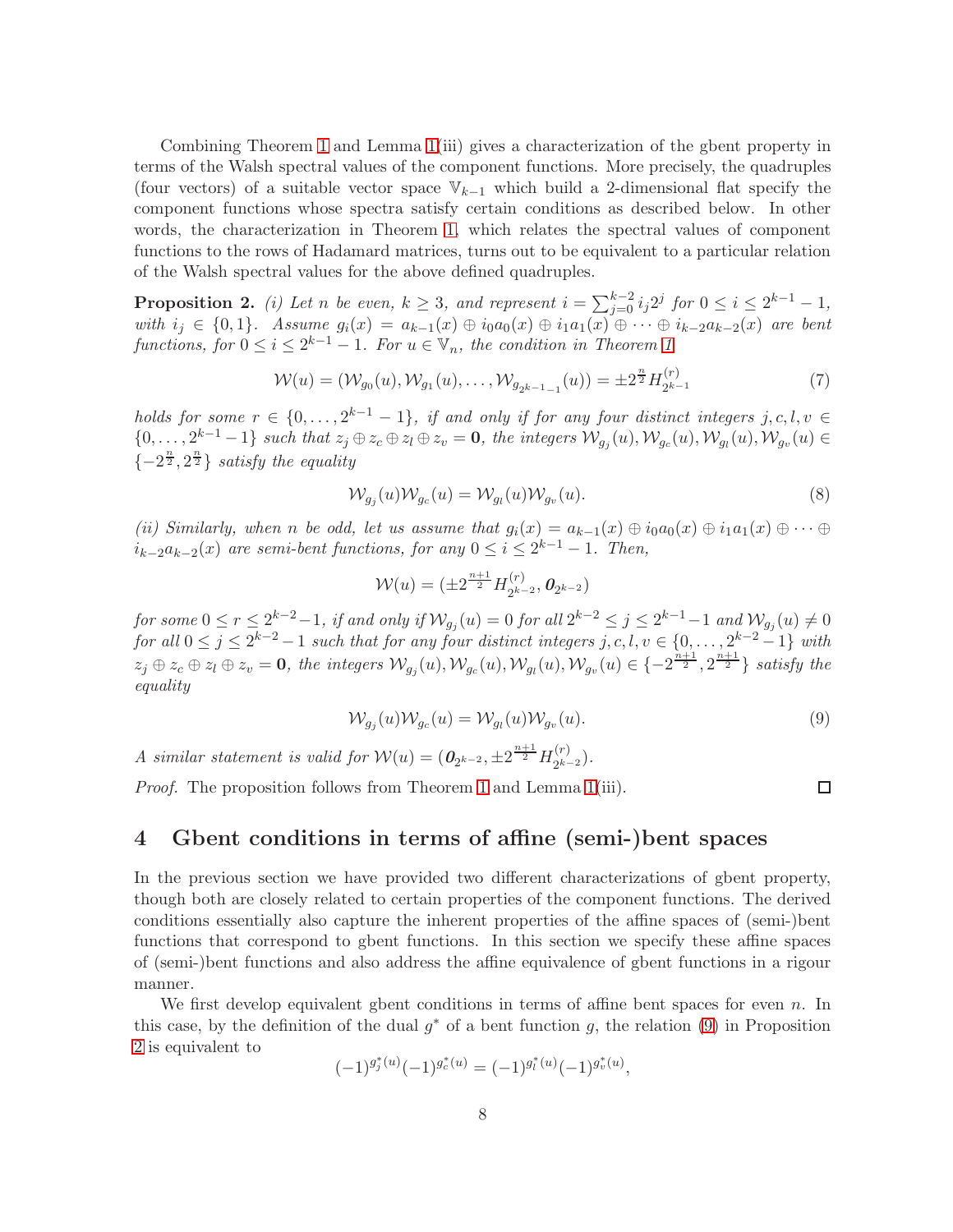for all  $u \in \mathbb{V}_n$ . Hence  $g_j^* \oplus g_c^* \oplus g_l^* \oplus g_v^* = 0$ , if  $j, c, l, v$  satisfy  $z_j \oplus z_c \oplus z_l \oplus z_v = \mathbf{0}$ . Observing that  $g_i \oplus g_c \oplus g_l \oplus g_v = 0$  if and only if  $z_i \oplus z_c \oplus z_l \oplus z_v = 0$ , we obtain the following corollary from Theorem [1](#page-5-5) and Proposition [2.](#page-7-1)

<span id="page-8-0"></span>**Corollary 1.** A function  $f : \mathbb{V}_n \to \mathbb{Z}_{2^k}$ , n even, given as  $f(x) = a_0(x) + 2a_1(x) + \cdots$  $2^{k-1}a_{k-1}(x)$  is gbent if and only if

$$
\mathcal{A} = a_{k-1} \oplus \langle a_0, a_1, \dots, a_{k-2} \rangle
$$

is an affine vector space of bent functions such that for any  $h_0, h_1, h_2, h_3 \in \mathcal{A}$  with  $h_0 \oplus h_1 \oplus h_2 \oplus$  $h_3 = 0$  we have  $h_0^* \oplus h_1^* \oplus h_2^* \oplus h_3^* = 0$ . Equivalently, if  $h_3 = h_0 \oplus h_1 \oplus h_2$ , then  $h_3^* = h_0^* \oplus h_1^* \oplus h_2^*$ .

Corollary [1](#page-8-0) generalizes an observation in [\[12\]](#page-18-11), where the relations between octal gbent functions and a secondary construction of bent functions proposed by Carlet [\[2\]](#page-18-13) were investigated. We state the version of this construction [\[2\]](#page-18-13) given by Mesnager in [\[11\]](#page-18-14).

<span id="page-8-1"></span>**Proposition 3.** [\[11,](#page-18-14) Th. 4] Let  $g_0, g_1, g_2, g_3$  be bent functions from  $\mathbb{V}_n$  to  $\mathbb{F}_2$  such that  $g_0 \oplus$  $g_1 \oplus g_2 \oplus g_3 = 0$ . Then the function

$$
g_0g_1\oplus g_0g_2\oplus g_1g_2
$$

is bent if and only if  $g_0^* \oplus g_1^* \oplus g_2^* \oplus g_3^* = 0$ , and its dual is  $g_0^* g_1^* \oplus g_0^* g_2^* \oplus g_1^* g_2^*$ .

Combining Corollary [1](#page-8-0) and Proposition [3](#page-8-1) we get interesting alternative conditions for gbent functions in  $\mathcal{GB}_n^{2^k}$  when *n* is even.

Corollary 2. Let n be even. A function  $f(x) = a_0(x) + 2a_1(x) + \cdots + 2^{k-1}a_{k-1}(x) \in \mathcal{GB}_n^{2^k}$  $\frac{2^n}{n}$  is a gbent function if and only if  $\mathcal{A} = a_{k-1} \oplus \langle a_0, a_1, \ldots, a_{k-2} \rangle$  is an affine vector space of bent functions such that for every (pairwise distinct)  $g_i, g_j, g_l \in \mathcal{A}$  the function  $g_i g_j \oplus g_i g_l \oplus g_j g_l$  is bent.

**Remark 1.** Note that if the bent functions  $g_i, g_j, g_l$  are not pairwise distinct, then  $g_i g_j \oplus g_i g_l \oplus$  $g_j g_l$  is trivially bent.

To address the case when n is odd, we show the following analog of Proposition [3](#page-8-1) for semi-bent functions.

<span id="page-8-4"></span>**Proposition 4.** Let  $g_0, g_1, g_2, g_3$  be semi-bent functions from  $\mathbb{V}_n$  to  $\mathbb{F}_2$  such that  $g_0 \oplus g_1 \oplus g_2 \oplus g_3$  $g_3 = 0$ . Then, the function

 $g_0g_1 \oplus g_0g_2 \oplus g_1g_2$ 

is semibent if and only if for all  $u \in V_n$ ,  $\mathcal{W}_{g_i}(u) = 0$  for an even number of  $i \in \{0, 1, 2, 3\}$ , and if  $\mathcal{W}_{g_i}(u) \neq 0$  for all  $i \in \{0, 1, 2, 3\}$ , then

<span id="page-8-2"></span>
$$
\mathcal{W}_{g_0}(u)\mathcal{W}_{g_1}(u) = \mathcal{W}_{g_2}(u)\mathcal{W}_{g_3}(u),\tag{10}
$$

or

<span id="page-8-3"></span>
$$
|\{i : \mathcal{W}_{g_i}(u) = 2^{(n+1)/2}\}| = 1,3, \quad but \; not \quad \mathcal{W}_{g_0}(u) = \mathcal{W}_{g_1}(u) = \mathcal{W}_{g_2}(u). \tag{11}
$$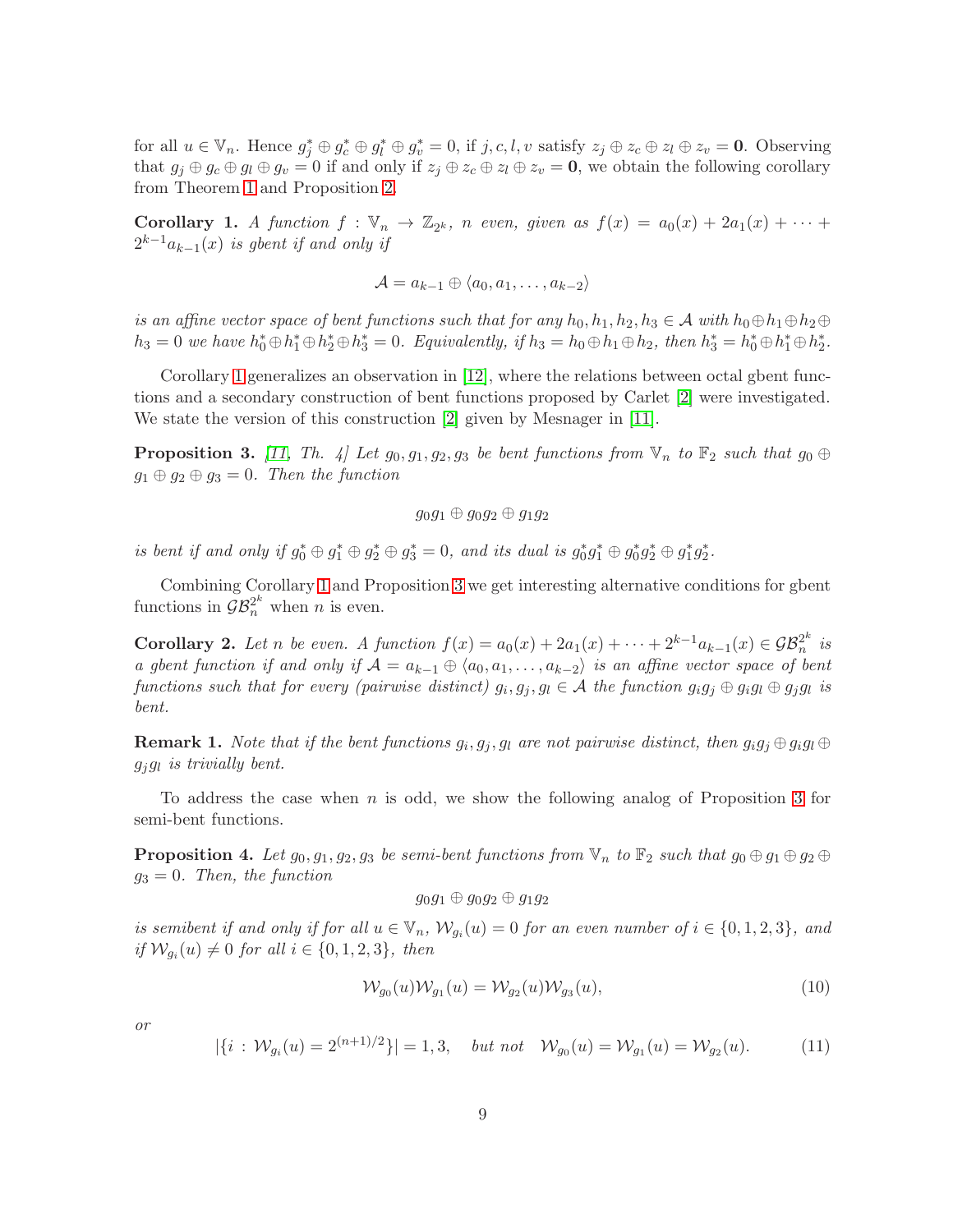*Proof.* By [\[2,](#page-18-13) Lemma 1] (see also Proposition 2 in [\[11\]](#page-18-14)), for (pairwise distinct) Boolean functions  $g_0, g_1, g_2, g_3$  such that  $g_0 \oplus g_1 \oplus g_2 \oplus g_3 = 0$ , the Walsh-Hadamard transform of  $g = g_0g_1 \oplus g_0g_2 \oplus g_1g_2$  satisfies

$$
\mathcal{W}_g(u) = \frac{1}{2}(\mathcal{W}_{g_0}(u) + \mathcal{W}_{g_1}(u) + \mathcal{W}_{g_2}(u) - \mathcal{W}_{g_3}(u))
$$

for all  $u \in V_n$ . The correctness of the proposition follows then easily by checking all possible combinations of  $\mathcal{W}_{g_i}(u), i \in \{0, 1, 2, 3\}$ . Note that [\(10\)](#page-8-2) is equivalent to  $\mathcal{W}_{g_i}(u) = -2^{(n+1)/2}$  for an even number of  $i \in \{0, 1, 2, 3\}$ .

<span id="page-9-3"></span>**Remark 2.** If for any  $u \in V_n$  for which  $W_{g_i}(u) \neq 0$ ,  $i = 0, 1, 2, 3$ , the condition [\(10\)](#page-8-2) always applies, then  $g = g_i g_j \oplus g_i g_l \oplus g_j g_l$  is semi-bent for any  $\{i, j, l\} \subset \{0, 1, 2, 3\}$ . If for some of  $u \in V_n$  we have [\(11\)](#page-8-3), then this is not true.

<span id="page-9-4"></span>Corollary 3. Let n be odd. If  $f(x) = a_0(x) + 2a_1(x) + \cdots + 2^{k-1}a_{k-1}(x) \in \mathcal{GB}_n^{2^k}$  $\frac{2^n}{n}$  is a gbent function, then  $\mathcal{A} = a_{k-1} \oplus \langle a_0, a_1, \ldots, a_{k-2} \rangle = a_{k-1} \oplus \mathcal{L}$  is an affine vector space of semi-bent  $functions \ such \ that \ for \ every \ (pairwise \ distinct) \ g_i, g_j, g_l \in \mathcal{A} \ the \ function \ G = g_ig_j \oplus g_ig_l \oplus g_jg_l$ is semi-bent. Moreover, for every  $u \in V_n$  we have

$$
\mathcal{W}_g(u) = 0 \text{ if and only if } g \in a_{k-1} \oplus \langle a_0, a_1, \dots, a_{k-3} \rangle, \text{ or}
$$
  

$$
\mathcal{W}_g(u) \neq 0 \text{ if and only if } g \in a_{k-1} \oplus \langle a_0, a_1, \dots, a_{k-3} \rangle.
$$
 (12)

Conversely, if  $\mathcal{A} = a_{k-1} \oplus \mathcal{L}$  is an affine vector space of semibent functions such that for every (pairwise distinct)  $g_i, g_j, g_l \in \mathcal{A}$  the function  $G = g_i g_j \oplus g_i g_l \oplus g_j g_l$  is semibent, and  $\mathcal{A} = a_{k-1} \oplus \langle a_{k-2}, \mathcal{L}_1 \rangle$  for some subspace  $\mathcal{L}_1$  of  $\mathcal{L}$  and  $a_{k-2} \notin \mathcal{L}_1$ , with the property that for all  $u \in V_n$  we have

<span id="page-9-2"></span><span id="page-9-0"></span>
$$
\mathcal{W}_g(u) = 0 \text{ if and only if } g \in a_{k-1} \oplus \mathcal{L}_1, \text{ or}
$$
  

$$
\mathcal{W}_g(u) \neq 0 \text{ if and only if } g \in a_{k-1} \oplus \mathcal{L}_1,
$$
 (13)

then  $f(x) = a_0(x) + 2a_1(x) + \cdots + 2^{k-3}a_{k-3}(x) + 2^{k-2}a_{k-2}(x) + 2^{k-1}a_{k-1}(x)$ ,  $a_i \in \mathcal{L}_1$ ,  $0 \le i \le k$  $k-3$ , is gbent.

*Proof.* Let  $f(x) = a_0(x) + 2a_1(x) + \cdots + 2^{k-1}a_{k-1}(x)$  be a gbent function from  $\mathbb{V}_n$  to  $\mathbb{Z}_{2^k}$ , n odd, and for  $0 \le i \le 2^{k-1} - 1$  let  $g_i(x) = i_0 a_0(x) \oplus i_1 a_1(x) \oplus \cdots \oplus i_{k-2} a_{k-2}(x) \oplus a_{k-1}(x)$ , where  $(i_0, i_1, \ldots, i_{k-2}) = z_i$  is the binary representation of *i*. By Theorem [1\(](#page-5-5)ii),  $g_i$  is semi-bent for all  $0 \le i \le 2^{k-1} - 1$  and

<span id="page-9-1"></span>
$$
\mathcal{W}(u) = (\pm 2^{\frac{n+1}{2}} H_{2^{k-2}}^{(r)}, \mathbf{0}_{2^{k-2}}) \text{ or } \mathcal{W}(u) = (\mathbf{0}_{2^{k-2}}, \pm 2^{\frac{n+1}{2}} H_{2^{k-2}}^{(r)})
$$
(14)

for some  $0 \le r \le 2^{k-2} - 1$ .

Let  $0 \leq i \leq j \leq l \leq v \leq 2^{k-1}-1$  be such that  $z_i \oplus z_j \oplus z_l \oplus z_v = 0$ , where  $z_i =$  $(i_0, i_1, \ldots, i_{k-2}) \in \mathbb{V}_{k-1}$  is the binary representation of i. Since  $i_{k-2} \oplus j_{k-2} \oplus l_{k-2} \oplus v_{k-2} = 0$ , the following situations can then occur:

(i)  $0 \leq i, j, l, v \leq 2^{k-2} - 1$ : In this case, either  $W_h(u) = 0$  for all  $h \in \{g_i, g_j, g_l, g_v\}$ , or  $W_h(u) \neq 0$  for all  $h \in \{g_i, g_j, g_l, g_v\}$ . In the latter case, by Proposition [2,](#page-7-1)  $W_{g_i}(u)W_{g_j}(u) =$  $W_{g_l}(u)W_{g_v}(u)$ . In both cases, by Proposition [4](#page-8-4) the function G is semi-bent.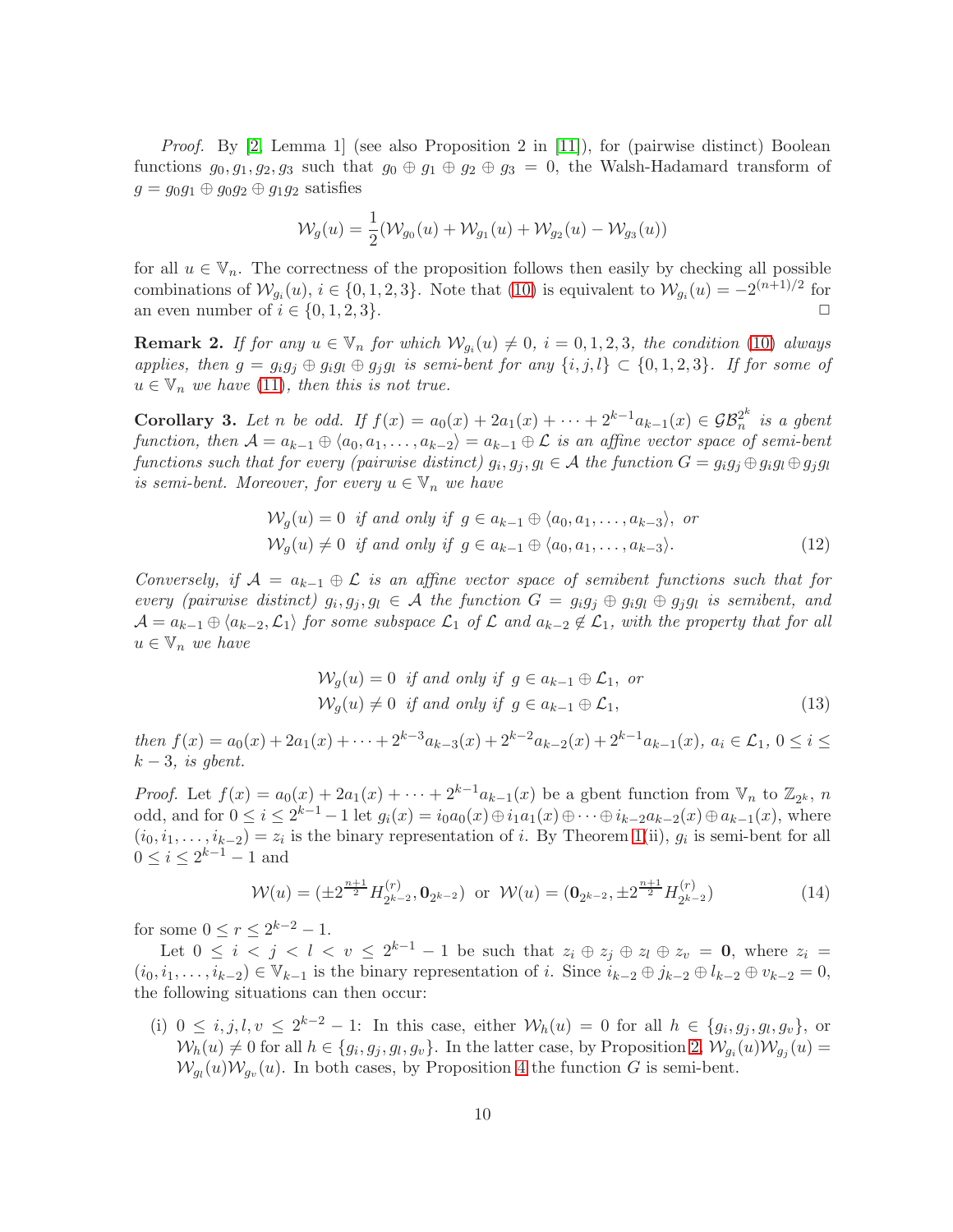- (ii)  $2^{k-2} \le i, j, l, v \le 2^{k-1} 1$ : The same argument as for (i) applies to this case.
- (iii)  $0 \le i, j \le 2^{k-2} 1, 2^{k-2} \le l, v \le 2^{k-1} 1$ : In this case, exactly two of  $\mathcal{W}_{g_i}(u)$ ,  $\mathcal{W}_{g_j}(u)$ ,  $W_{g_l}(u) W_{g_v}(u)$  are zero, hence by Proposition [4](#page-8-4) the function G is semi-bent.

Finally, [\(12\)](#page-9-0) follows directly from [\(14\)](#page-9-1).

To show the converse, we first note that [\(13\)](#page-9-2) implies that exactly  $2^{k-2}$  entries of  $\mathcal{W}(u)$ are zero, all of them being located either at the first or at the second half of  $W(u)$ . Since we suppose that  $g_i g_j \oplus g_i g_l \oplus g_j g_l$  is semibent for all (pairwise distinct)  $g_i, g_j, g_l \in \mathcal{A}$ , by Proposition [4](#page-8-4) and Remark [2,](#page-9-3) the nonzero half of  $\mathcal{W}(u)$  equals to  $\pm 2^{\frac{n+1}{2}}H_{2^{k-1}}^{(r)}$  $2^{k-2}$  for some  $0 \le r \le 2^{k-2} - 1$ . As a consequence,  $f$  is gbent by Theorem [1\(](#page-5-5)ii).

#### <span id="page-10-0"></span>4.1 Equivalence of gbent functions

We now give the complete characterization of gbent functions, both for even and odd  $n$ , as an algebraic object. Similarly to the case of standard bent functions we discuss the concept of affine equivalence of gbent functions.

As already demonstrated, a gbent function  $f(x) = a_0(x) + 2a_1(x) + \cdots + 2^{k-2}a_{k-2}(x) +$  $2^{k-1}a_{k-1}(x)$  gives rise to  $\mathcal{A} = a_{k-1} \oplus \langle a_0, \ldots, a_{k-2} \rangle$  which is an affine space of bent functions (semi-bent functions) with certain properties. Thus, it is natural to investigate its correspondence to apparently similar class of functions, namely to vectorial bent functions. Recall that a vectorial bent function  $F: \mathbb{V}_n \to \mathbb{V}_k$ , n even,  $k \leq n/2$ , is a function

<span id="page-10-1"></span>
$$
F(x) = (a_0(x), a_1(x), \dots, a_{k-1}(x)), \quad a_i \in \mathcal{B}_n, \ 0 \le i \le k-1,
$$
\n<sup>(15)</sup>

for which every (nontrivial) component function  $i_0a_0 \oplus i_1a_1 \oplus \cdots \oplus i_{k-1}a_{k-1}$ ,  $i_j \in \{0,1\}$ ,  $0 \leq j \leq k-1$ , is bent. Equivalently, F is a k-dimensional vector space of bent functions with a basis  $\{a_0, a_1, \ldots, a_{k-1}\}.$  Changing the basis, that is, performing a coordinate transformation on  $V_k$  does not change the vector space. It is rather the representation in the form [\(15\)](#page-10-1) that changes. In spite of a different appearance, the functions are considered to be the same. Furthermore, it is well known that a coordinate transformation on  $\mathbb{V}_n$  also results in a vectorial bent function, which is said to be equivalent and is not seen as a different object. For these reasons a discussion about the equivalence of gbent functions seems to be in place.

Let  $f(x) = a_0(x) + 2a_1(x) + \cdots + 2^{k-2}a_{k-2}(x) + 2^{k-1}a_{k-1}(x) \in \mathcal{GB}_n^{2^k}$  be a gbent function,  $b \in \langle a_0, a_1, \ldots, a_{k-2} \rangle$ , and let B be an invertible  $(k-1) \times (k-1)$ -matrix over  $\mathbb{V}_2$ . Set  $\mathbf{a} =$  $(a_0(x), a_1(x), \ldots, a_{k-2}(x))$  and let  $B\mathbf{a}^T = (b_0(x), b_1(x), \ldots, b_{k-2}(x))$ . Then,

$$
a_{k-1} \oplus \langle a_0, a_1, \ldots, a_{k-2} \rangle
$$
 and  $(a_{k-1} \oplus b) \oplus \langle b_0, b_1, \ldots, b_{k-2} \rangle$ 

define the same affine space of bent functions respectively semi-bent functions. In particular, when  $n$  is even, the function

$$
f_1(x) = b_0(x) + 2b_1(x) + \dots + 2^{k-2}b_{k-2}(x) + 2^{k-1}(a_{k-1}(x) \oplus b(x))
$$

is also a gbent function, describing the same object as  $f$  does. One has to be little bit more careful when n is odd, since then the vector space  $\mathcal{L} = \langle a_0, a_1, \ldots, a_{k-2} \rangle$  contains a subspace  $\mathcal{L}_1$  as described in Corollary [3.](#page-9-4) Thus, for our standard representation, when f is of the form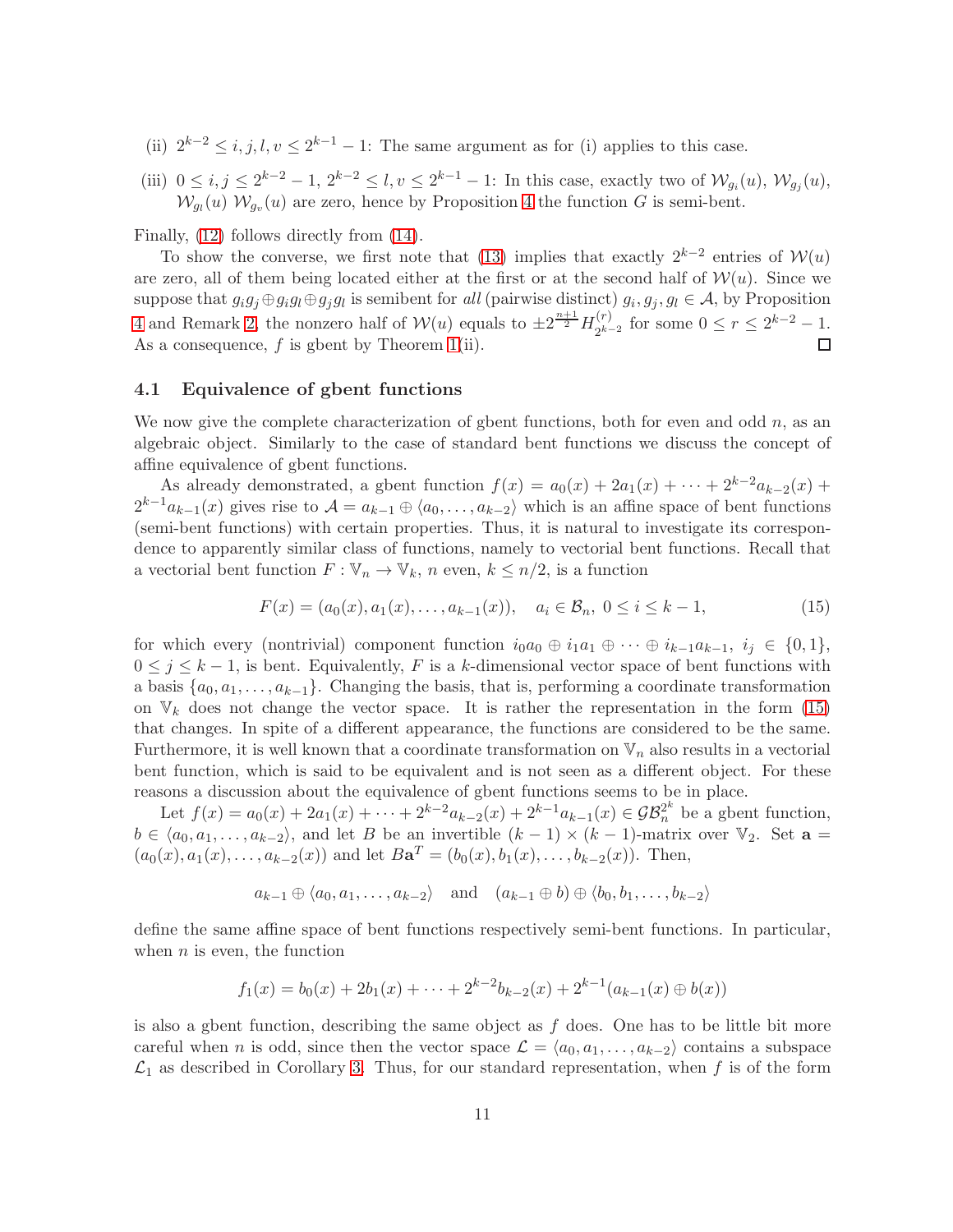[\(2\)](#page-4-0),  $a_{k-2}$  has to be chosen from  $\mathcal{L} \setminus \mathcal{L}_1$ .

As for (vectorial) bent functions one can obtain seemingly new gbent functions from a given one by applying a coordinate transformation on  $\mathbb{V}_n$ . Let  $f: \mathbb{V}_n \to \mathbb{Z}_{2^k}$  and let A be an invertible  $n \times n$ -matrix over  $\mathbb{F}_2$ . Then for  $u \in \mathbb{V}_n$ ,

$$
\mathcal{H}_{f(Ax)}(u) = \sum_{x \in \mathbb{V}_n} \zeta_{2^k}^{f(Ax)} (-1)^{u \cdot x} = \sum_{x \in \mathbb{V}_n} \zeta_{2^k}^{f(x)} (-1)^{u \cdot A^{-1}x}
$$

$$
= \sum_{x \in \mathbb{V}_n} \zeta_{2^k}^{f(x)} (-1)^{(A^{-1})^T u \cdot x} = \mathcal{H}_f((A^{-1})^T u).
$$

Hence  $f(Ax)$  is gbent if and only if f is gbent. Consequently, gbentness is invariant under linear coordinate transformations on  $\mathbb{V}_n$ . From the above discussion, when n is even, we may say that  $f(x) = a_0(x) + 2a_1(x) + \cdots + 2^{k-2}a_{k-2}(x) + 2^{k-1}a_{k-1}(x)$  and  $f_1(x)$  are equivalent if there exist  $A \in GL(n, \mathbb{F}_2)$ ,  $B \in GL(k-1, \mathbb{F}_2)$  and  $b \in \langle a_0, a_1, \ldots, a_{k-2} \rangle$ , such that

$$
f_1(x) = b_0(Ax) + 2b_1(Ax) + \dots + 2^{k-2}b_{k-2}(Ax) + 2^{k-1}b_{k-1}(Ax)
$$

with  $(b_0(x), b_1(x), \ldots, b_{k-2}(x)) = B\mathbf{a}^T$  and  $b_{k-1} = a_{k-1} \oplus b$ . When *n* is odd, we require that the coordinate transformation induced by  $B$  leaves the subspace  $\mathcal{L}_1$  invariant.

We notice that the gbent property does not require require that  $a_0, a_1, \ldots, a_{k-2}$  are linearly independent. Hence, the vector space  $\mathcal{L} = \langle a_0, a_1, \ldots, a_{k-2} \rangle$  may not have "full" dimension k − 1. When n is even, in the extreme case dim( $\mathcal{L}$ ) = 0, and  $f(x) = 2^{k-1} a_{k-1}(x)$  is a gbent function if  $a_{k-1}$  is a bent function. Then the image set of f is two-valued taking the values in  $\{0, 2^{k-1}\}$ , but certainly one will not consider  $a_{k-1}$  and  $2^{k-1}a_{k-1}$  as different objects. In general, it is easily verified that if

$$
f(x) = a_0(x) + 2a_1(x) + \dots + 2^{k-2}a_{k-2}(x) + 2^{k-1}a_{k-1}(x)
$$

is a gbent function in  $\mathcal{GB}_n^{2^k}$  $n^2$ <sup>n</sup>, then

$$
\tilde{f}(x) = a_0(x) + 2a_1(x) + \dots + 2^{k-2}a_{k-2}(x) + 2^{r-1}a_{r-1}(x)
$$

is a gbent function in  $\mathcal{GB}_n^{2^r}$  $\sum_{n=1}^{\infty}$  for any  $r \geq k$ . However, this quite artificial lifted version of f with a quite restricted image set, is essentially identified with  $f \in \mathcal{GB}_n^{2^k}$  $\frac{2^n}{n}$ .

When  $n$  is odd, if

$$
f(x) = a_0(x) + 2a_1(x) + \dots + 2^{k-2}a_{k-2}(x) + 2^{k-1}a_{k-1}(x)
$$

is a gbent function in  $\mathcal{GB}_n^{2^k}$  $n^2$ <sup>n</sup>, then

$$
\tilde{f}(x) = a_0(x) + 2a_1(x) + \dots + 2^{k-3}a_{k-3}(x) + 2^{r-2}a_{r-2}(x) + 2^{r-1}a_{r-1}(x)
$$

is also a gbent function in  $\mathcal{GB}_n^{2r}$  $n^{2^r}$ , for any  $r \geq k$ . Again, we identify this lifted version  $\tilde{f}$  with f.

Let *n* be even and suppose that the vector space  $\langle a_0, a_1, \ldots, a_{r-2} \rangle$  has dimension  $k - 1$  for some  $k \leq r$ . Then there exists a matrix  $B \in GL(r-1,\mathbb{F}_2)$  such that  $B(a_0,a_1,\ldots,a_{r-2})^T =$  $(b_0, b_1, \ldots, b_{k-2}, 0 \ldots, 0)$  for some linearly independent  $b_0, b_1, \ldots, b_{k-2}$ . Hence

$$
\tilde{f}_1(x) = a_0(x) + 2a_1(x) + \dots + 2^{r-1}a_{r-1}(x)
$$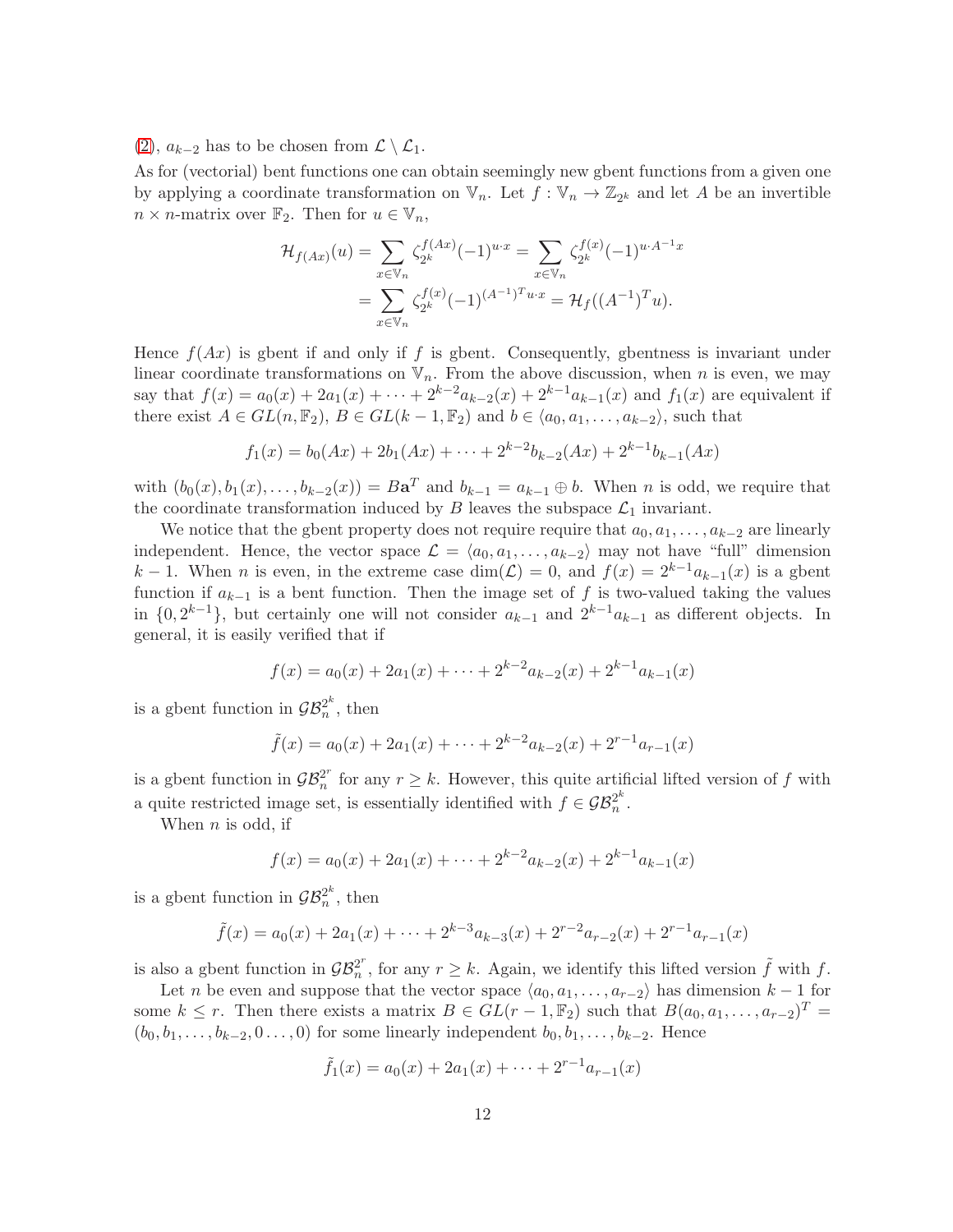is equivalent to

$$
\tilde{f} = b_0(x) + 2b_1(x) + \dots + 2^{k-2}b_{k-2}(x) + 2^{r-1}a_{r-1}(x),
$$

which is the lifted version of

$$
f = b_0(x) + 2b_1(x) + \dots + 2^{k-2}b_{k-2}(x) + 2^{k-1}a_{r-1}(x) \in \mathcal{GB}_n^{2^k}.
$$

As a consequence of the above discussion, we can restrict ourselves to gbent functions  $f(x) = a_0(x) + 2a_1(x) + \cdots + 2^{k-2}a_{k-2}(x) + 2^{k-1}a_{k-1}(x)$  for which  $a_0, a_1, \ldots, a_{k-2}$  are linearly independent. The same argument also applies to the  $n$  odd case. The following summary of our discussion is fundamental for the characterization and possibly a classification of gbent functions.

- For a gbent function  $f(x) = a_0(x) + 2a_1(x) + \cdots + 2^{k-2}a_{k-2}(x) + 2^{k-1}a_{k-1}(x) \in \mathcal{GB}_n^{2^k}$  $\frac{2^n}{n}$ , the set  $\{a_0, a_1, \ldots, a_{k-2}\}$  is always linearly independent (otherwise it reduces to a gbent function in  $\mathcal{GB}_n^{2^{k'}}$  $n^{2^k}$  for some  $k' < k$ ).
- A gbent function is independent from its representation of the form [\(2\)](#page-4-0) via a basis of  $\mathcal{L} = \langle a_0, a_1, \ldots, a_{k-2} \rangle$ , and the choice of the coset leader  $a_{k-1}$  (for odd n the existence of the distinguised subspace  $\mathcal{L}_1$  of  $\mathcal L$  has to be respected in the representation).

We can now state the main theorems, the characterization of gbent functions in terms of affine (semi-)bent spaces.

**Theorem 2.** Let n be even. A gbent function in  $\mathcal{GB}_n^{2^k}$  $\int_{n}^{2^{n}}$  is a  $(k-1)$ -dimensional affine vector space A of bent functions such that for every  $g_i, g_j, g_l \in A$  the function  $g_i g_j \oplus g_i g_l \oplus g_j g_l$  is bent.

**Theorem 3.** Let n be odd. A gbent function in  $\mathcal{GB}_n^{2^k}$  $\int_{n}^{2^{n}}$  is a  $(k-1)$ -dimensional affine vector space  $\mathcal{A} = a_{k-1} \oplus \mathcal{L}$  of semibent functions for which  $g_i g_j \oplus g_i g_l \oplus g_j g_l$  is semibent for every  $g_i, g_j, g_l \in \mathcal{A}$ , and for all  $u \in \mathbb{V}_n$  we have

$$
\mathcal{W}_g(u) = 0 \text{ if and only if } g \in a_{k-1} \oplus \mathcal{L}_1, \text{ or}
$$
  

$$
\mathcal{W}_g(u) \neq 0 \text{ if and only if } g \in a_{k-1} \oplus \mathcal{L}_1,
$$

for some  $(k-2)$ -dimensional subspace  $\mathcal{L}_1$  of  $\mathcal{L}$ .

# <span id="page-12-0"></span> $5\quad \mathbb{Z}_q$ -bent functions, vectorial bent functions and relative difference sets

In this section, *n* is always even,  $q = 2<sup>k</sup>$ . We recall that a  $\mathbb{Z}_q$ -bent function is a function from an *n*-dimensional vector space  $\mathbb{V}_n$  over  $\mathbb{V}_2$  to  $\mathbb{Z}_q$ , for which

$$
\mathcal{H}_f(a, u) = \sum_{x \in \mathbb{V}_n} \zeta_q^{af(x)} (-1)^{u \cdot x}
$$

has absolute value  $2^{n/2}$  for every  $u \in V_n$  and nonzero  $a \in \mathbb{Z}_q = \mathbb{Z}_{2^k}$ . Equivalently, a  $\mathbb{Z}_q$ -bent function given by its graph  $D = \{(x, f(x)) : x \in \mathbb{V}_n\}$  is a  $(2^n, 2^k, 2^n, 2^{n-k})$ -relative difference set in  $\mathbb{V}_n \times \mathbb{Z}_{2^k}$ . Clearly, a  $\mathbb{Z}_q$ -bent function is always gbent. In [\[9\]](#page-18-10) more general vectorial  $\mathbb{Z}_q$ -bent functions are considered. We focus on the most interesting case where the codomain is cyclic.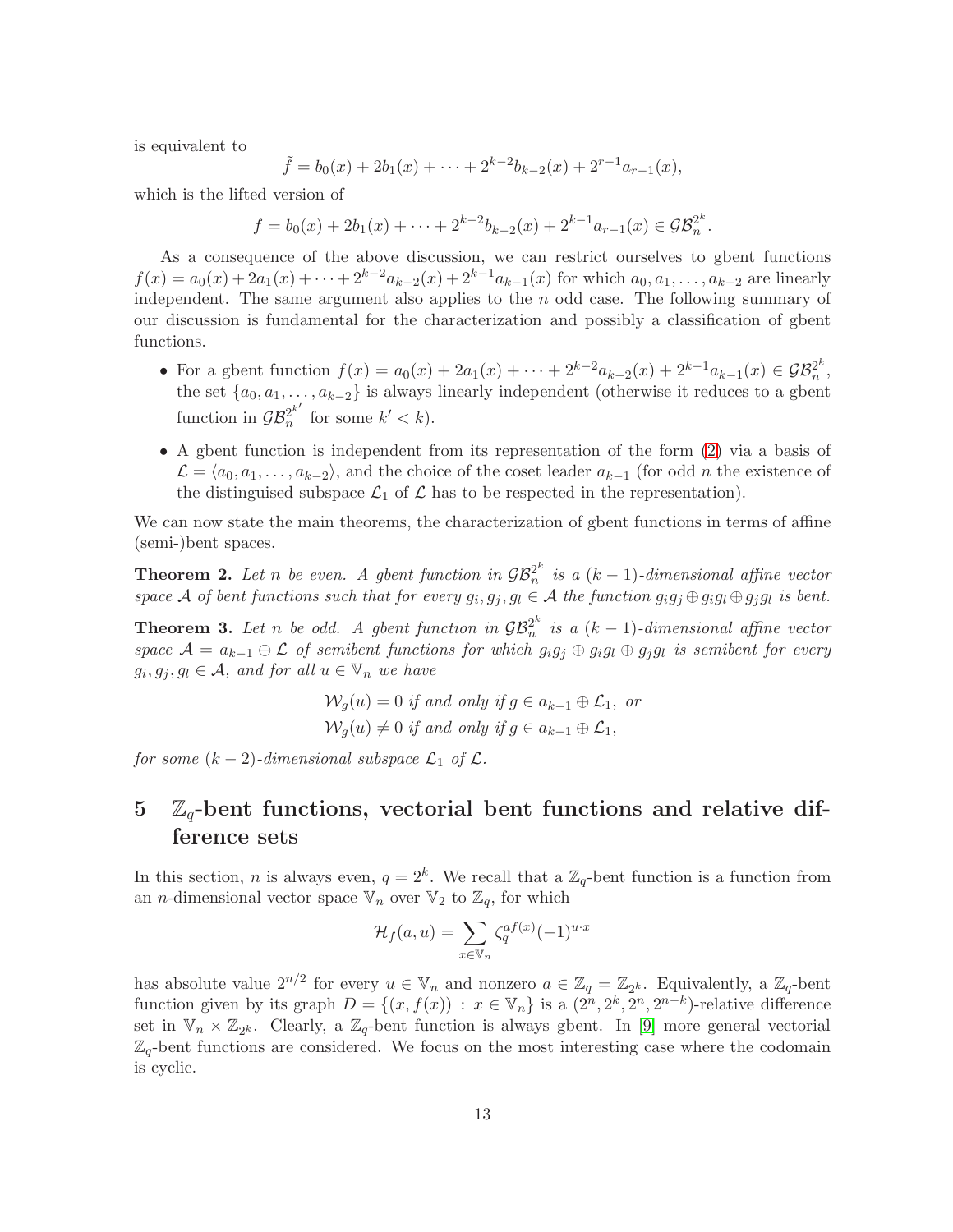<span id="page-13-0"></span>**Proposition 5.** A function  $f(x) = a_0(x) + 2a_1(x) + \cdots + 2^{k-1}a_{k-1}(x) \in \mathcal{GB}_n^{2^k}$  $n^2$ <sup>n</sup>, n even, is  $\mathbb{Z}_q$ -bent if and only if  $2^t f(x) = 2^t a_0(x) + 2^{t+1} a_1(x) + \cdots + 2^{k-1} a_{k-t-1}(x) \sim a_0(x) + 2a_1(x) +$  $\cdots + 2^{k-t-1} a_{k-t-1}(x)$  is a gbent function with dimension  $k-1-t$  for every  $t=0,1,\ldots,k-1$ .

*Proof.* If f is  $\mathbb{Z}_q$ -bent, then  $|\mathcal{H}_f^{(2^k)}(2^t, u)| = 2^{n/2}$  for every  $u \in \mathbb{V}_n$  and  $t = 0, 1, ..., k-1$  by definition.

For the converse, let  $a = 2^t z$ , for an odd integer z and  $0 \le t \le k - 1$ . We have to show that  $|\mathcal{H}_f(a, u)| = 2^{n/2}$  for all  $u \in \mathbb{V}_n$ . Let  $f_t(x) = a_0(x) + 2a_1(x) + \cdots + 2^{k-1-t}a_{k-1-t}(x)$ . By assumption, for all  $u \in \mathbb{V}_n$ ,

$$
\mathcal{H}_f^{(2^k)}(2^t, u) = \sum_{x \in \mathbb{V}_n} \zeta_{2^k}^{2^t a_0(x) + 2^{t+1} a_1(x) + \dots + 2^{k-1} a_{k-t-1}(x)} (-1)^{u \cdot x} =
$$
  

$$
\sum_{x \in \mathbb{V}_n} \zeta_{2^{k-t}}^{a_0(x) + 2a_1(x) + \dots + 2^{k-t-1} a_{k-t-1}(x)} (-1)^{u \cdot x} = \mathcal{H}_{f_t}^{(2^{k-t})}(u),
$$

has absolute value  $2^{n/2}$ . Equivalently,  $f_t$  is gbent, hence  $\mathcal{H}_{f_t}^{(2^{k-t})}$  $\binom{(2^{n-1})}{f_t}(u) = 2^{n/2}\zeta_2^r$  $\sum_{2^{k-t}}^{r}$  for some  $0 \leq r \leq 2^{k-t} - 1$  (depending on u). Observing that  $\mathcal{H}_f^{(2^k)}$  $f_f^{(2^k)}(2^t z, u) = \mathcal{H}_{f_t}^{(2^{k-t})}$  $\int_{f_t}^{(2)} f_t(x, u)$  is obtained from  $\mathcal{H}_{f_t}^{(2^{k-t})}$  $\int_{t}^{(2^{n-t})}(u)$  by exchanging the primitive  $2^{k-t}$ -th complex root of unity  $\zeta_{2^{k-t}}$  with the primitive  $2^{k-t}$ -th complex root of unity  $\zeta_2^z$  $z_{2^{k-t}}$ , we conclude the proof.  $\Box$ 

<span id="page-13-1"></span>**Remark 3.** As for a  $\mathbb{Z}_q$ -bent function in  $\mathcal{GB}_n^{2^k}$  we require that both  $f = a_0(x) + 2a_1(x) + \cdots$  $2^{k-1}a_{k-1}(x) \in \mathcal{GB}_n^{2^k}$  and  $f_1(x) = a_0(x) + 2a_1(x) + \cdots + 2^{k-2}a_{k-2}(x) \in \mathcal{GB}_n^{2^{k-1}}$  are gbent, thus  $\langle a_0, a_1, \ldots, a_{k-1} \rangle$  is a vector space of bent functions, i.e., a vectorial bent function.

We continue with two examples of  $\mathbb{Z}_q$ -bent functions. For the first example, we employ the fact that  $h(x, y) = \text{Tr}_m(x\pi(y))$  is a (Maiorana-McFarland) bent function from  $\mathbb{F}_{2^m} \times \mathbb{F}_{2^m}$  to  $\mathbb{F}_2$ if and only if  $\pi$  is a permutation of  $\mathbb{F}_{2^m}$ .

**Example 1.** This example is based on the result in  $(12, Corollary 3)$ . Let m be an integer divisible by 4 but not by 5, let  $b, c \in \mathbb{F}_{2^m}^*$  with  $b^4 + b + 1 = 0$ , and let d be the multiplicative inverse of 11 modulo  $2^m - 1$ . Then the function  $f : \mathbb{F}_{2^m} \times \mathbb{F}_{2^m} \to \mathbb{Z}_{2^3}$ 

$$
f(x,y) = \text{Tr}_{m}(c(1+b)y^{d}x) + 2\text{Tr}_{m}(c(1+b^{-1})y^{d}x) + 4\text{Tr}_{m}(cy^{d}x)
$$

is gbent [\[12\]](#page-18-11). Now observe that  $\text{Tr}_{m}(c(1+b^{-1})y^{d}x)$  and  $\text{Tr}_{m}(c(1+b)y^{d}x) \oplus \text{Tr}_{m}(c(1+b^{-1})y^{d}x)$ are both Maiorana-McFarland bent functions. Hence the function  $f_1(x,y) = Tr_m(c(1+b)y^dx) +$  $2\text{Tr}_{m}(c(1+b^{-1})y^{d}x)$  is gbent in  $\mathcal{GB}_{2m}^{4}$  by [\[20,](#page-19-4) Theorem 32]. The function  $f_{2}(x, y) = \text{Tr}_{m}(c(1+b^{-1})y^{d}x)$ b) $y^dx$ ) is bent, thus formally in  $\mathcal{GB}_{2m}^2 = \mathcal{B}_{2m}$ . Therefore, by Proposition [5,](#page-13-0)  $f(x, y)$  is  $\mathbb{Z}_8$ -bent.

As our second example, we analyse the  $\mathbb{Z}_q$ -bent function given in Theorem 12 in [\[9\]](#page-18-10) for  $t = 1$ . The function is defined via spreads and it is not given in the form [\(2\)](#page-4-0). We start by recalling that a spread of  $\mathbb{V}_n$ ,  $n = 2m$ , is a family S of  $2^m + 1$  subspaces  $U_0, U_1, \ldots, U_{2^m}$  of  $\mathbb{V}_n$ , whose pairwise intersection is trivial. The classical example is the regular spread, which for  $\mathbb{V}_n = \mathbb{F}_{2^m} \times \mathbb{F}_{2^m}$ is represented by the family  $S = \bigcup_{s \in \mathbb{F}_{2^m}} \{(x, sx) : x \in \mathbb{F}_{2^m}\} \cup \{(0, y) : y \in \mathbb{F}_{2^m}\}.$  For the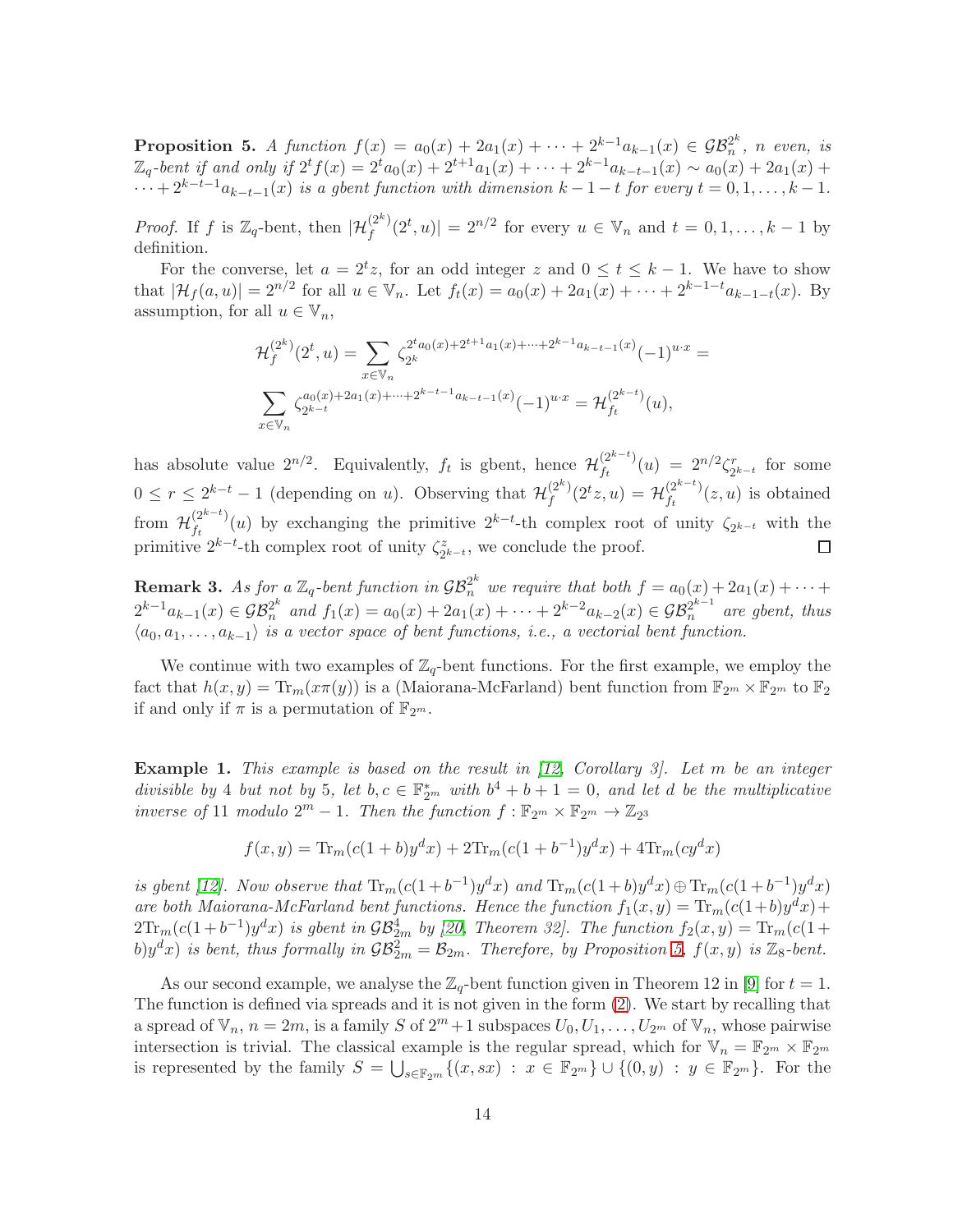regular spread in  $\mathbb{V}_n = \mathbb{F}_{2^n}$  we can take the family  $S = {\alpha_i \mathbb{F}_{2^m} : i = 1, ..., 2^m + 1}$ , where  $\{\alpha_i : i = 1, \ldots, 2^m + 1\}$  is a set of representatives of the cosets of the subgroup  $\mathbb{F}_{2^m}^*$  of the multiplicative group  $\mathbb{F}_{2^n}^*$  (one may take the set of the  $(2^m + 1)$ -th roots of unity).

**Example 2.** Let  $U_0, U_1, \ldots, U_{2^m}$  be the elements of a spread of  $\mathbb{V}_n$ ,  $n = 2m$ . We first construct a vectorial bent function F, and thereafter a  $\mathbb{Z}_q$ -bent function f. We notice that F and f are connected as discussed in Remark [3.](#page-13-1)

Let  $\phi: \{1, 2, ..., 2^{n/2}\} \rightarrow \mathbb{F}_2^k$  be a balanced map, thus any  $y \in \mathbb{F}_2^k$  has exactly  $2^{n/2-k}$ preimages in the set  $\{1, 2, ..., 2^{n/2}\}$ . Then the function  $F: \mathbb{V}_n \to \mathbb{F}_2^k$  given by

$$
F(x) = \begin{cases} \phi(s) & : x \in U_s, \ 1 \le s \le 2^m, \ and \ x \neq 0, \\ 0 & : x \in U_0, \end{cases}
$$

is a vectorial bent function, see e.g. Theorem 4 in [\[3\]](#page-18-15). If  $a_i \in \mathcal{B}_n$ ,  $0 \le i \le k-1$ , are the coordinate functions of F, i.e. if  $F(x) = (a_0(x), a_1(x), \ldots, a_{k-1}(x))$ , then F is the vector space of bent functions given as  $\langle a_0, a_1, \ldots, a_{k-1} \rangle$ .

We now proceed with the construction of the  $\mathbb{Z}_q$ -bent function given as in [\[9\]](#page-18-10). From the balanced map  $\phi$ , we obtain in a natural way a balanced map  $\bar{\phi}$  from  $\{1, 2, \ldots, 2^{n/2}\}$  to  $\mathbb{Z}_{2^k}$ defined as  $\bar{\phi}(s) = y_0 + 2y_1 + \cdots + 2^{k-1}y_{k-1}$  if  $\phi(s) = (y_0, y_1, \ldots, y_{k-1})$ . By Theorem 12 in [\[9\]](#page-18-10), the function

$$
f(x) = \begin{cases} \overline{\phi}(s) & : x \in U_s, \ 1 \le s \le 2^m, \ \text{and} \ x \neq 0, \\ 0 & : x \in U_0, \end{cases}
$$

from  $\mathbb{V}_n$  to  $\mathbb{Z}_{2^k}$  is  $\mathbb{Z}_q$ -bent. Then, written in the form [\(2\)](#page-4-0), f is represented as  $f(x) = a_0(x) +$  $2a_1(x) + \cdots + 2^{k-1}a_{k-1}(x)$ , with the Boolean functions  $a_i, 0 \le i \le k-1$ , given as above.

We can change the representation of the vectorial bent function  $F$  by changing the basis from  $\{a_0, a_1, \ldots, a_{k-1}\}\$  to  $\{a'_0, a'_1, \ldots, a'_{k-1}\}\$ . The same vectorial bent function has then the representation  $F(x) = \{a'_0(x), a'_1(x), \ldots, a'_{k-1}(x)\}\$ . This change of the basis implies a modification of  $\phi$  and  $\phi$ , and results also in an alternative formal expression for the  $\mathbb{Z}_q$ -bent function.

We emphasize that the property of being  $\mathbb{Z}_q$ -bent is much stronger than the property of being vectorial bent.  $\mathbb{Z}_q$ -bent functions are very interesting vectorial bent functions since they correspond to two relative difference sets with parameters  $(2^n, 2^k, 2^n, 2^{n-k})$ : First of all, being vectorial bent, they correspond to the relative difference set  $D = \{(x, a_0(x), a_1(x), \ldots, a_{k-1}(x))\}$ :  $x \in \mathbb{V}_n$  in  $\mathbb{V}_n \times \mathbb{F}_2^k$ , and secondly, to the relative difference set  $R = \{(x, a_0(x) + 2a_1(x) +$  $\cdots + a_{k-1}(x)$  :  $x \in V_n$  in  $V_n \times Z_{2^k}$ . Moreover, further relative difference sets are enclosed in such a vector space of bent functions, the relative difference sets of the bent functions of the form  $g_i g_j \oplus g_i g_l \oplus g_j g_l$  for some component functions  $g_i, g_j, g_l$ . These bent functions are in general not component functions of the vectorial bent function, hence their relative difference sets are not projections of D. Here we have provided a first systematic description of this class of vectorial bent functions. There are many questions on analysis and construction of such functions which one can investigate. We are convinced that these functions are an interesting target for future research.

### <span id="page-14-0"></span>6 The dual and Gray map of gbent functions

In this section we firstly attempt to describe the dual  $f^*$  of an arbitrary gbent function  $f \in$  $\mathcal{GB}_n^{2^k}$  $n^{2^n}$ . Furthermore, the Gray map of gbent functions is considered.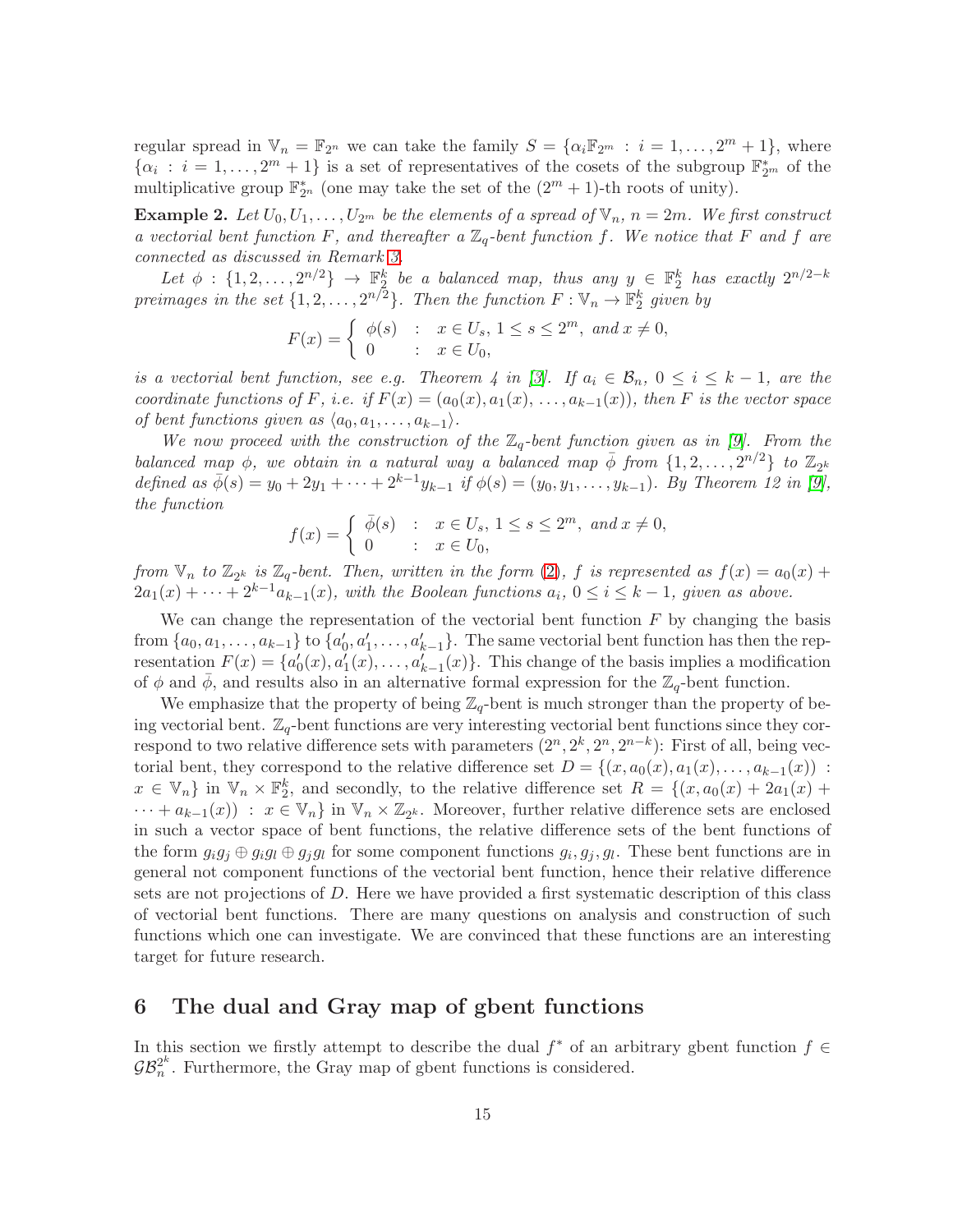### 6.1 The dual of a gbent function

We start recalling a result of [\[5\]](#page-18-7), which there is given more general for functions in  $\mathcal{GB}_n^q$ , q even.

<span id="page-15-0"></span>**Theorem 4.** [\[5\]](#page-18-7) Let  $f \in \mathcal{GB}_n^{2^k}$  $a_n^{2^n}$  be given as in  $(2)$ , and  $g_i(x) = a_{k-1}(x) \oplus i_0 a_0(x) \oplus i_1 a_1(x) \oplus i_2 a_1(x)$  $\dots \oplus i_{k-2}a_{k-2}(x)$ , 0 ≤  $i \leq 2^{k-1} - 1$ , where  $i = \sum_{j=0}^{k-2} i_j 2^j$  and  $i_j \in \{0, 1\}$ . Then

1.

$$
\zeta_{2^k}^{f(x)} = \sum_{i=0}^{2^{k-1}-1} \alpha_i (-1)^{g_i(x)},
$$

where  $\alpha_i$  is given by  $\alpha_i = 2^{-(k-1)} H_{2k}^{(i)}$  $2^{k-1}B$ , for the column matrix B defined as  $B =$  $\zeta^i_2$  $[i]_{i=0}^{2^{k-1}-1}.$ 

2. Consequently, for any  $u \in \mathbb{V}_n$  we have

$$
\mathcal{H}_f(u) = \sum_{i=0}^{2^{k-1}-1} \alpha_i \mathcal{W}_{g_i}(u).
$$

For even *n* we will describe the dual  $f^*$  of a gbent function  $f \in \mathcal{GB}_n^{2^k}$  via the duals of the component functions of  $f$ .

<span id="page-15-1"></span>**Theorem 5.** Let n be even and  $f \in \mathcal{GB}_n^{2^k}$  $\frac{2^n}{n}$  be a gbent function given as

$$
f(x) = a_0(x) + 2a_1(x) + \dots + 2^{k-2}a_{k-2}(x) + 2^{k-1}a_{k-1}(x),
$$

for some  $a_i \in \mathcal{B}_n$   $(i = 0, \ldots, k - 1)$ , with component functions  $g_j$ ,  $0 \leq j \leq 2^{k-1} - 1$ . Then the dual  $f^* \in \mathcal{GB}_n^{2^k}$  of the function f is given as follows:

$$
f^*(x) = b_0(x) + 2b_1(x) + \ldots + 2^{k-2}b_{k-2}(x) + 2^{k-1}b_{k-1}(x), \quad x \in \mathbb{V}_n,
$$
\n(16)

where  $b_{k-1}(x) = a_{k-1}^*(x)$ ,  $b_j(x) = a_{k-1}^*(x) \oplus (a_{k-1} \oplus a_{2^j})^*(x)$ ,  $j = 0, ..., k-2$ .

*Proof.* (i) From Theorem [4](#page-15-0) and the regularity of a gbent function f, we have

$$
\mathcal{H}_f(u) = \sum_{i=0}^{2^{k-1}-1} \alpha_i \mathcal{W}_{g_i}(u) = 2^{\frac{n}{2}} \sum_{i=0}^{2^{k-1}-1} \alpha_i (-1)^{g_i^*(u)} = 2^{\frac{n}{2}} \zeta_{2^k}^{f^*(u)}.
$$

Suppose that  $f^*(x) = b_0(x) + 2b_1(x) + \cdots + 2^{k-1}b_{k-1}(x)$  and denote the component functions of  $f^*$  by  $h_i = b_{k-1} \oplus i_0 b_0 \oplus \ldots i_{k-2} b_{k-2}, 0 \le i \le 2^{k-1} - 1$   $(i = \sum_{j=0}^{k-2} i_j 2^j)$ . By Theorem [4,](#page-15-0)

$$
\zeta_{2^k}^{f^*(x)} = \sum_{i=0}^{2^{k-1}-1} \alpha_i (-1)^{h_i(x)}.
$$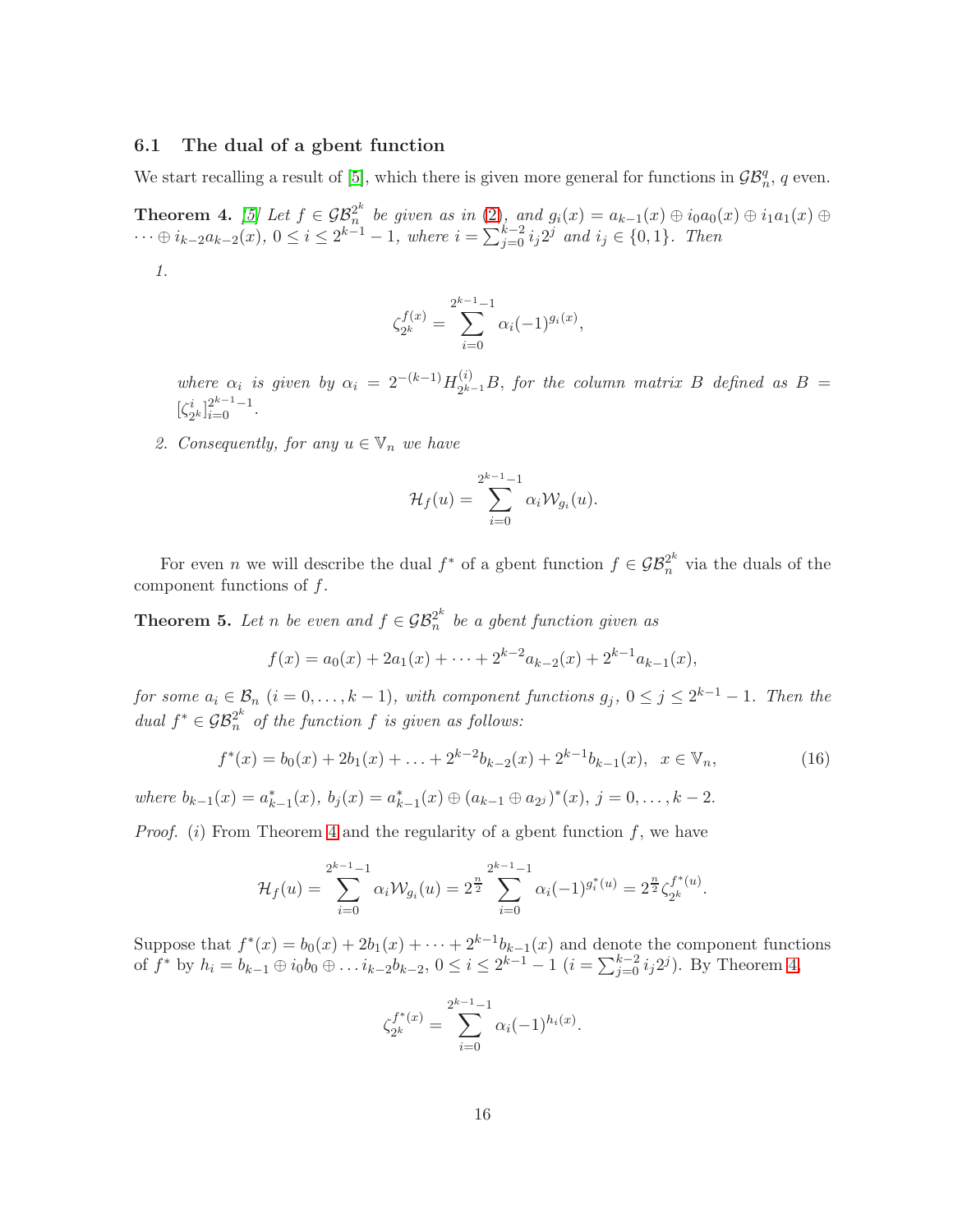Combining we get

$$
\sum_{i=0}^{2^{k-1}-1} \alpha_i (-1)^{h_i(u)} = \sum_{i=0}^{2^{k-1}-1} \alpha_i (-1)^{g_i^*(u)}.
$$

Observing that  $\alpha_0, \alpha_1, \ldots, \alpha_{2^{k-1}-1}$  are linearly independent  $\mathbb{Q}(\zeta)$  (invertible matrix times  $(\zeta_0, \zeta_1, \zeta_2, \zeta_2, \zeta_3, \zeta_4)$ ) ...,  $\zeta_{2^{k-1}-1}$ ), we obtain  $h_i(x) = g_i^*(x)$ ,  $i = 0, 1, ..., 2^{k-1} - 1$  (and all  $x \in \mathbb{V}_n$ ). Finally,  $b_{k-1} = g_0^* = a_{k-1}^*$ , and with  $g_2^*$  $z_{2}^* = b_{k-1} \oplus b_j$  and  $g_{2} = a_{k-1} \oplus a_j$ ,  $j = 1, ..., k-2$ , we get

$$
b_j = a_{k-1}^* \oplus (a_{k-1} \oplus a_j)^*, j = 1, \ldots, k-2.
$$

 $\Box$ 

Theorem [5](#page-15-1) generalizes the results in [\[12\]](#page-18-11) where a similar conclusion was stated for  $k = 2, 3$ only.

If n is odd, then the component functions of f are semi-bent, hence the description of the dual of f for n even cannot transfer to n odd in a straightforward manner. We leave the description of the gual od a gbent function  $f \in \mathcal{GB}_n^{2^k}$  $n^{2^n}$ , *n* odd, as an open problem.

#### 6.2 The Gray map of gbent functions

In this section we specify the Gray image of any gbent function by showing that its Gray map is a  $(k-1)$ -plateaued function if n is even, and  $(k-2)$ -plateaued function if n is odd. This again generalizes the existing results that was derived in given in [\[8,](#page-18-9) [20\]](#page-19-4) for  $k = 2, 3$  and 4.

Let  $f: \mathbb{V}_n \to \mathbb{Z}_{2^k}$  be a generalized Boolean function given as

$$
f(x) = a_0(x) + 2a_1(x) + 2^2 a_2(x) + \dots + 2^{k-1} a_{k-1}(x), \ \forall x \in \mathbb{V}_n.
$$

The generalized Gray map  $\psi(f) : \mathcal{GB}_n^{2^k} \to \mathcal{B}_{n+k-1}$  of f is defined by, cf. [\[1\]](#page-17-0),

$$
\psi(f)(x, y_0, \dots, y_{k-2}) = \bigoplus_{i=0}^{k-2} a_i(x) y_i \oplus a_{k-1}(x).
$$
\n(17)

We start with the following result.

<span id="page-16-0"></span>**Lemma 3.** [\[8,](#page-18-9) Lemma 15] Let  $n, k - 1 \geq 2$  be positive integers and  $F : \mathbb{V}_n \times \mathbb{V}_{k-1} \to \mathbb{F}_2$  be defined by

$$
F(x, y_0, \dots, y_{k-2}) = a_{k-1}(x) \oplus \bigoplus_{i=0}^{k-2} y_i a_i(x), \quad x \in \mathbb{V}_n,
$$

where  $a_i \in \mathcal{B}_n$ ,  $0 \le i \le k-1$ . Denote by  $A(x)$  the vectorial Boolean function  $A = (a_0(x), \ldots, a_{k-2}(x))$ and let  $u \in \mathbb{V}_n$  and  $z_r \in \mathbb{V}_{k-1}$ . The Walsh-Hadamard transform of F at point  $(u, z_r) \in$  $\mathbb{V}_n \times \mathbb{V}_{k-1}$  is then

$$
\mathcal{W}_F(u, z_r) = \sum_{z_j \in \mathbb{V}_{k-1}} (-1)^{z_j \cdot z_r} \mathcal{W}_{a_{k-1} \oplus z_j \cdot A}(u) = H_{2^{k-1}}^{(r)} \mathcal{W}^T(u),
$$

where  $W(u)$  is the row vector defined by [\(4\)](#page-5-4), i.e.,  $W(u) = (W_0(u), \ldots, W_{2^{k-1}-1}(u))$  and  $\mathcal{W}_j(u) = \mathcal{W}_{a_{k-1} \oplus z_j \cdot A}(u), \ j = 0, \ldots, 2^{k-1} - 1.$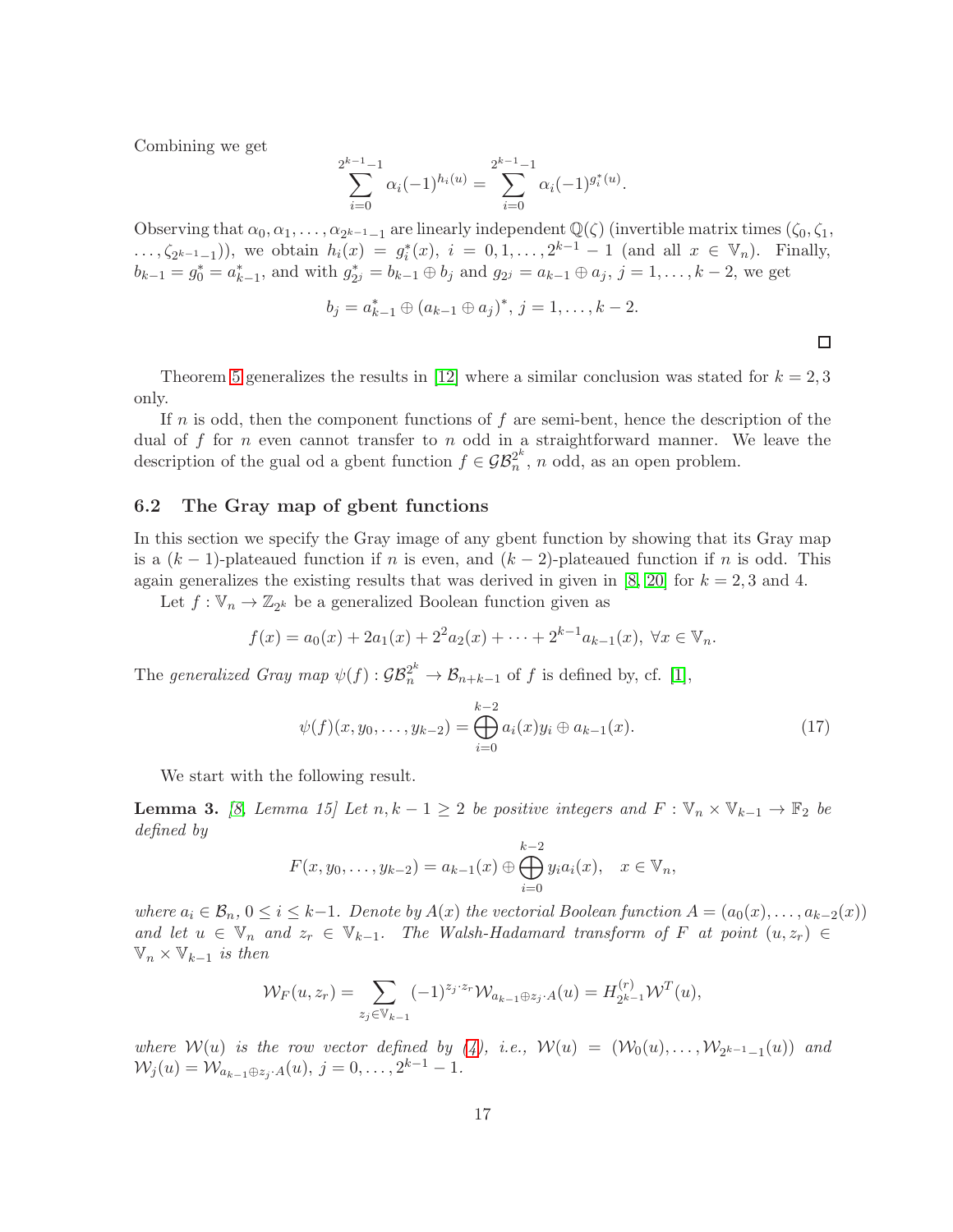We now can show that the Gray map of a gbent function in  $\mathcal{GB}_n^{2^k}$  $\frac{2^n}{n}$  is a certain plateaued function, thus generalizing the results on Gray maps in [\[22\]](#page-19-5) and [\[8\]](#page-18-9) which were only given for  $q = 4, 8, 16.$ 

<span id="page-17-1"></span>**Proposition 6.** Let  $f \in \mathcal{GB}_n^{2^k}$  $\mathbb{Z}_n^{\infty}$ , n even, be a gbent function. Then  $\psi(f)$  is a  $(k-1)$ -plateaued function in  $\mathcal{B}_{n+k-1}$ , thus  $\mathcal{W}_{\psi(f)} \in \{0, \pm 2^{n/2+k-1}\}.$ 

*Proof.* By Theorem [1,](#page-5-5) for any  $u \in \mathbb{V}_n$  we have  $\mathcal{W}(u) = \pm 2^{\frac{n}{2}} H_{2^{k-1}}^{(r)}$  $2^{k-1}$  (f is gbent), for some  $r \in \{0, \ldots, 2^{k-1}-1\}$ . Then for arbitrary  $(u, z_j) \in \mathbb{V}_n \times \mathbb{V}_{k-1}$ , where  $z_j \in \mathbb{V}_{k-1}$ , from Lemma [3](#page-16-0) we have  $F = \psi(f)$  and thus

$$
\mathcal{W}_{\psi(f)}(u, z_j) = H_{2^{k-1}}^{(j)} \mathcal{W}^T(u) = H_{2^{k-1}}^{(j)} (\pm 2^{\frac{n}{2}} H_{2^{k-1}}^{(r)})^T = \pm 2^{\frac{n}{2}} H_{2^{k-1}}^{(j)} (H_{2^{k-1}}^{(r)})^T
$$
  
= 
$$
\begin{cases} \pm 2^{\frac{n}{2} + k - 1}, & r = j \\ 0 & r \neq j \end{cases}
$$

since  $H_{2k-}^{(j)}$  $\chi_{2^{k-1}}^{(j)}(H_{2^{k-1}}^{(r)})$  $\binom{r}{2^{k-1}}^T = \begin{cases} 2^{k-1}, & r = j \\ 0 & r \neq j \end{cases}$  $\begin{array}{cc} r & r = j \\ 0, & r \neq j \end{array}$ , where  $H_{2^{k-1}}^{(j)}$  $\chi_{2^{k-1}}^{(j)}$ ,  $H_{2^{k-1}}^{(r)}$  are considered as row vectors. Clearly, for  $k \geq 1$  we have  $\mathcal{W}_{\psi(f)}(u, z_j) \in \{0, \pm 2^{\frac{n}{2}+k-1}\}\$ , which means that  $\psi(f)$  is a  $(k-1)$ plateaued function in  $\mathcal{B}_{n+k-1}$ .

<span id="page-17-2"></span>**Proposition 7.** Let f (defined by [\(2\)](#page-4-0)) be a gbent function in  $\mathcal{GB}_n^{2^k}$  $n \choose n$ , n odd. Then  $\psi(f)$  is a  $(k-2)$ -plateaued function in  $\mathcal{B}_{n+k-1}$ , thus  $\mathcal{W}_{\psi(f)} \in \{0, \pm 2^{\frac{n+1}{2}+k-2}\}.$ 

*Proof.* Recall that for any  $u \in V_n$  we have

$$
\mathcal{W}(u) = (\pm 2^{\frac{n+1}{2}} H_{2^{k-2}}^{(r)}, \mathbf{0}_{2^{k-2}}) \text{ or } \mathcal{W}(u) = (\mathbf{0}_{2^{k-2}}, \pm 2^{\frac{n+1}{2}} H_{2^{k-2}}^{(r)}),
$$

for some  $r \in \{0, \ldots, 2^{k-2} - 1\}$ . Consequently, for any  $(u, z_j) \in \mathbb{V}_n \times \mathbb{V}_{k-1}$ ,

$$
W_{\psi(f)}(u, z_j) = H_{2^{k-1}}^{(j)} \mathcal{W}^T(u) = \begin{cases} \pm 2^{\frac{n+1}{2} + k - 2}, & r \in \{j, j + 2^{k-2}\} \\ 0 & r \notin \{j, j + 2^{k-2}\} \end{cases}
$$

 $\Box$ 

what completes the proof.

**Remark 4.** Note that Proposition [6](#page-17-1) and Proposition [7](#page-17-2) hold for any q if f is constructed by  $(5, 5)$ Theorem 4.1].

Acknowledgement. Samir Hodžić is supported in part by the Slovenian Research Agency (research program P3-0384 and Young Researchers Grant). Wilfried Meidl is supported by the Austrian Science Fund (FWF) Project no. M 1767-N26. Enes Pasalic is partly supported by the Slovenian Research Agency (research program P3-0384 and research project J1-6720).

#### <span id="page-17-0"></span>References

[1] C. CARLET.  $\mathbb{Z}_{2^k}$ -linear Codes. IEEE Transactions on Information Theory, vol. 44, no. 4, pp. 1543–1547, 1998.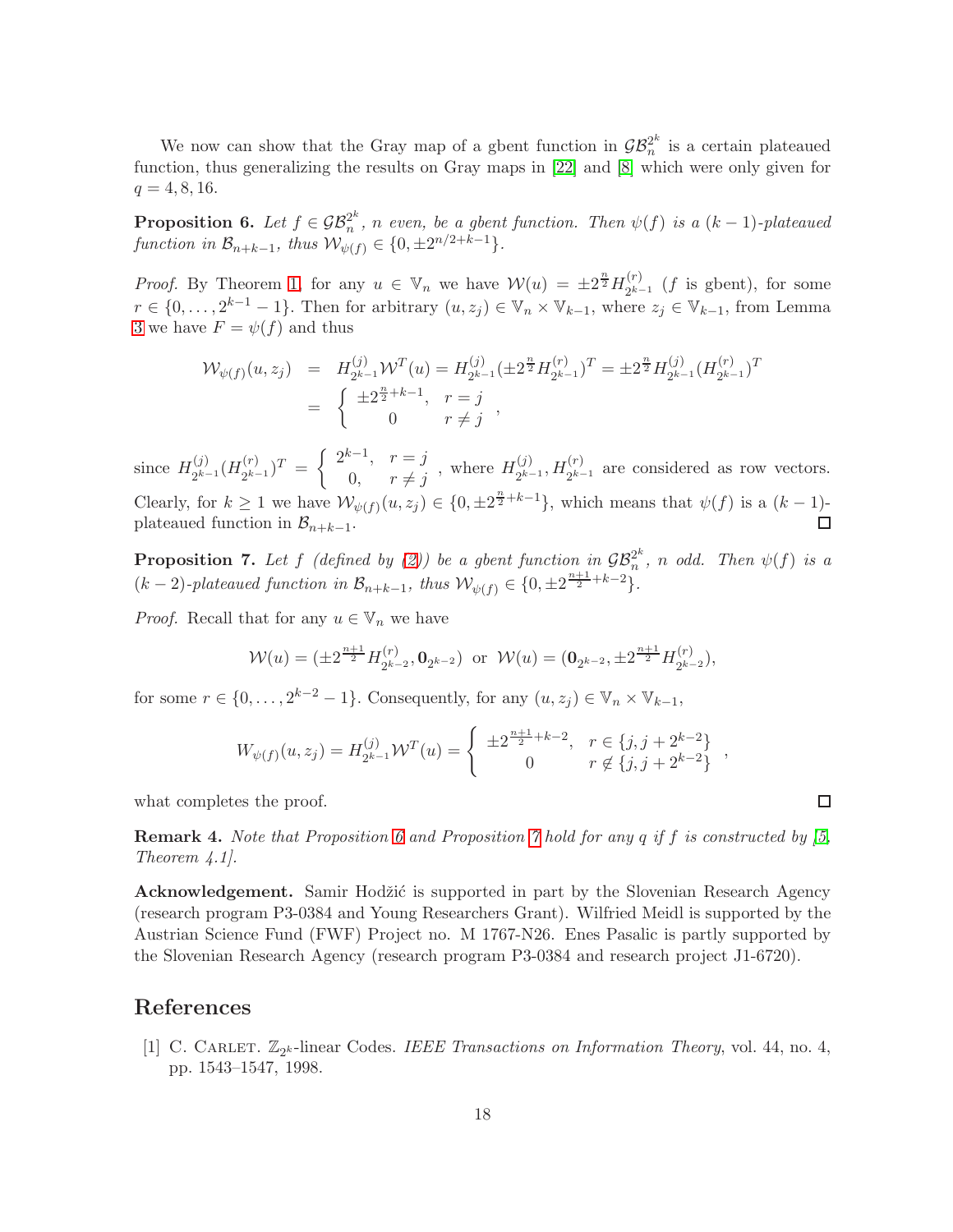- <span id="page-18-13"></span>[2] C. Carlet, in: M.P.C. Fossorier et al. (Eds.), On Bent and Highly Nonlinear Balanced/Resilient Functions and their Algebraic Immunities, AAECC, Lecture Notes in Computer Science 3857, Springer-Verlag, New York, 2006, pp. 1–28.
- <span id="page-18-15"></span><span id="page-18-1"></span>[3] A. Çeşmelioğlu, W. Meidl, A. Pott, Vectorial bent functions and their duals. Preprint 2015.
- <span id="page-18-7"></span>[4] S. Gangopadhyay, E. Pasalic, P. Stănică, A note on generalized bent criteria for Boolean functions. IEEE Trans. Inform. Theory 59 (2013), no. 5, 3233–3236.
- <span id="page-18-2"></span>[5] S. HODŽIĆ, E. PASALIC. Generalized bent functions - sufficient conditions and related constructions. Available at:<http://arxiv.org/abs/1601.08084>
- <span id="page-18-8"></span>[6] P.V. Kumar, R.A. Scholtz, L.R. Welch, Generalized bent functions and their properties. J. Combin. Theory Ser. A 40 (1985), no. 1, 90–107.
- [7] H. Liu, K. Feng K, R. Feng. Nonexistence of generalized bent functions from  $\mathbb{Z}_2^n$ Designs, Codes and Cryptography, pp. 1–16, 2016. Available at: <http://arxiv.org/pdf/1507.05751>
- <span id="page-18-9"></span>[8] T. Martinsen, W. Meidl, P. Stanica. Generalized bent functions and their Gray images. Available at:<http://arxiv.org/abs/1511.01438>
- <span id="page-18-10"></span>[9] T. MARTINSEN, W. MEIDL, P. STANICA. Partial spread and vectorial generalized bent functions. Available at:<http://arxiv.org/abs/1511.01705>
- <span id="page-18-14"></span><span id="page-18-12"></span>[10] T. Martinsen, W. Meidl, S. Mesnager, P. Stanica. Decomposing generalized bent and hyperbent functions. Manuscript, 2016.
- <span id="page-18-11"></span>[11] S. Mesnager, Several infinite classes of bent functions and their duals, IEEE Trans. Inf. Theory 60 (2014), 4397–4407.
- <span id="page-18-3"></span>[12] W. Meidl, A secondary construction of bent functions, octal gbent functions and their duals, Mathematics and Computers in Simulation, to appear.
- [13] M.G. Parker, A. Pott, On Boolean functions which are bent and negabent. Sequences, subsequences, and consequences, 9–23, Lecture Notes in Comput. Sci., 4893, Springer, Berlin, 2007.
- <span id="page-18-6"></span><span id="page-18-0"></span>[14] A. Pott, Finite Geometry and Character Theort, Springer-Verlag, Berlin/New York, 1995.
- [15] A. Pott, Nonlinear functions in abelian groups and relative difference sets, Discrete Appl. Math. 138 (2004), 177–193.
- <span id="page-18-4"></span>[16] A. Pott, K.U. Schmidt, Y. Zhou, Semifields, relative difference sets, and bent functions. Algebraic curves and finite fields, 161–178, Radon Ser. Comput. Appl. Math., 16, De Gruyter, Berlin, 2014.
- <span id="page-18-5"></span>[17] A. Pott, Almost perfect and planar functions, Des. Codes Cryptogr. 78 (2016), 141–195.